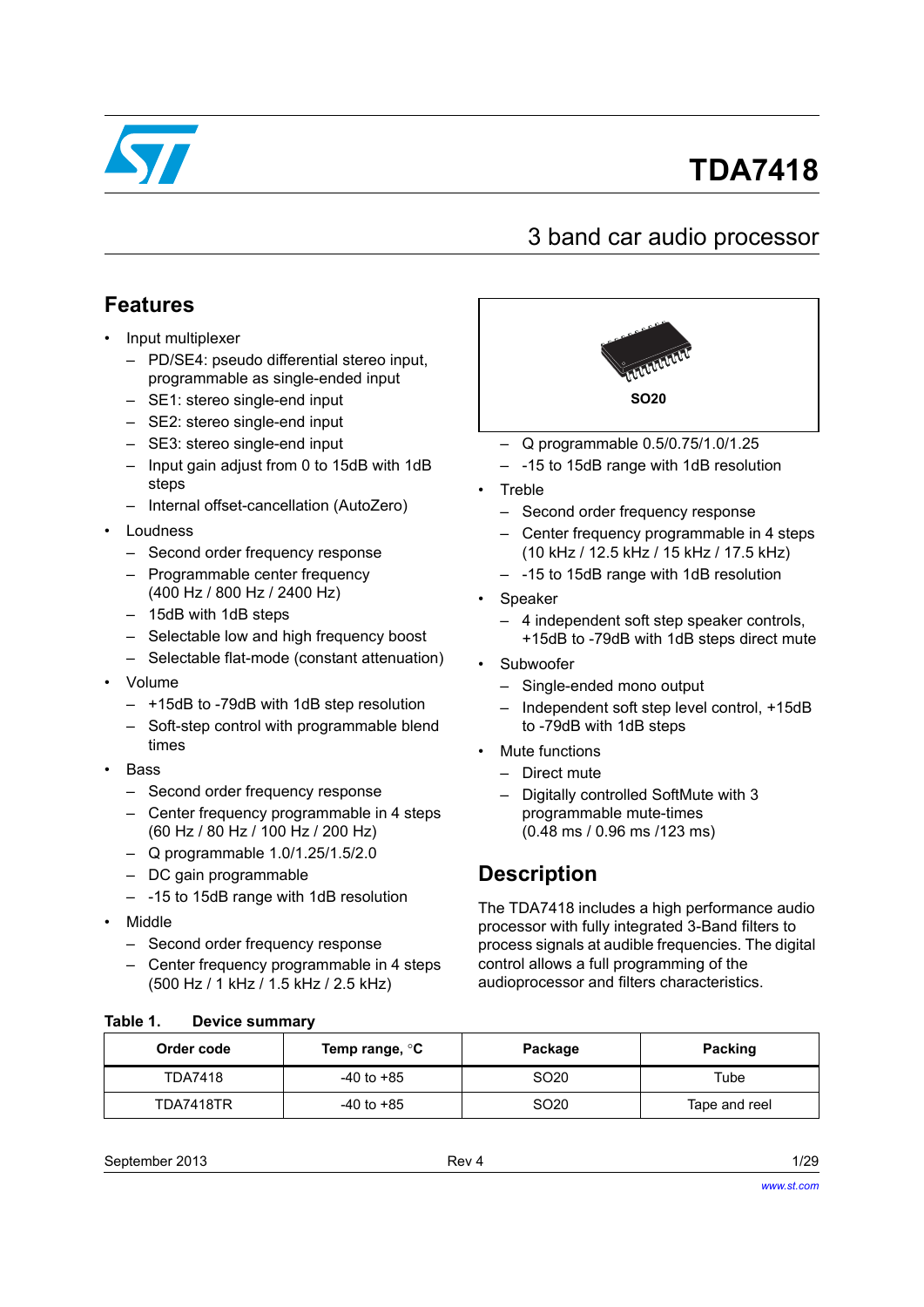# **Contents**

| 1              |     |       |  |
|----------------|-----|-------|--|
| $\overline{2}$ |     |       |  |
|                | 2.1 |       |  |
|                | 2.2 |       |  |
| 3              |     |       |  |
|                | 3.1 |       |  |
|                | 3.2 |       |  |
| 4              |     |       |  |
|                | 4.1 |       |  |
|                | 4.2 |       |  |
|                | 4.3 |       |  |
|                |     | 4.3.1 |  |
|                |     | 4.3.2 |  |
|                |     | 4.3.3 |  |
|                |     | 4.3.4 |  |
|                | 4.4 |       |  |
|                | 4.5 |       |  |
|                | 4.6 |       |  |
|                |     | 4.6.1 |  |
|                |     | 4.6.2 |  |
|                |     | 4.6.3 |  |
|                |     | 4.6.4 |  |
|                | 4.7 |       |  |
|                |     | 4.7.1 |  |
|                |     | 4.7.2 |  |
|                |     | 4.7.3 |  |
|                | 4.8 |       |  |
|                |     | 4.8.1 |  |
|                |     | 4.8.2 |  |
|                | 4.9 |       |  |

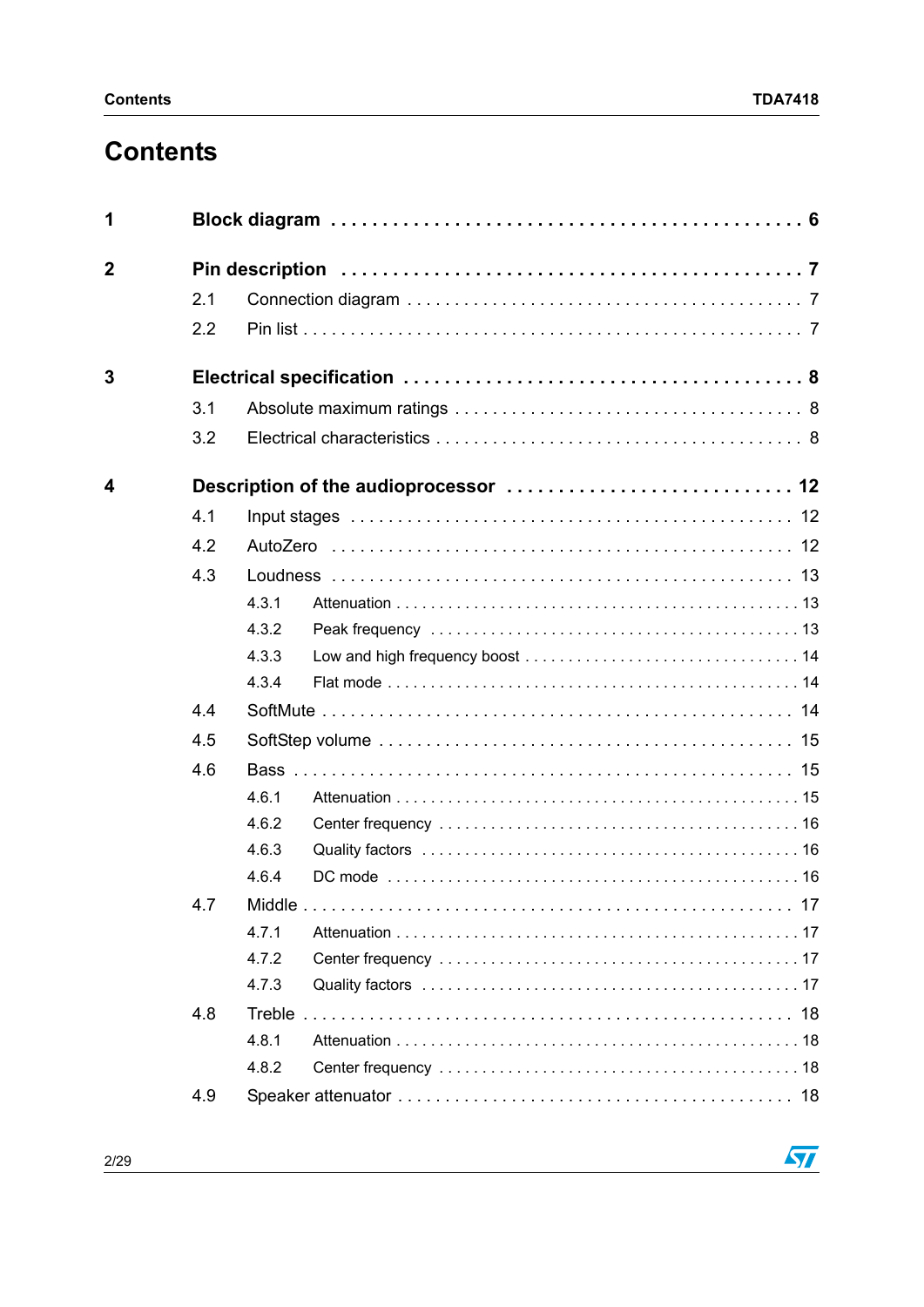|   | 4.10 |       |
|---|------|-------|
|   | 4.11 |       |
|   | 4.12 |       |
| 5 |      |       |
|   | 5.1  |       |
|   |      | 5.1.1 |
|   |      | 5.1.2 |
|   |      | 5.1.3 |
|   | 5.2  |       |
|   | 5.3  |       |
| 6 |      |       |
|   |      |       |

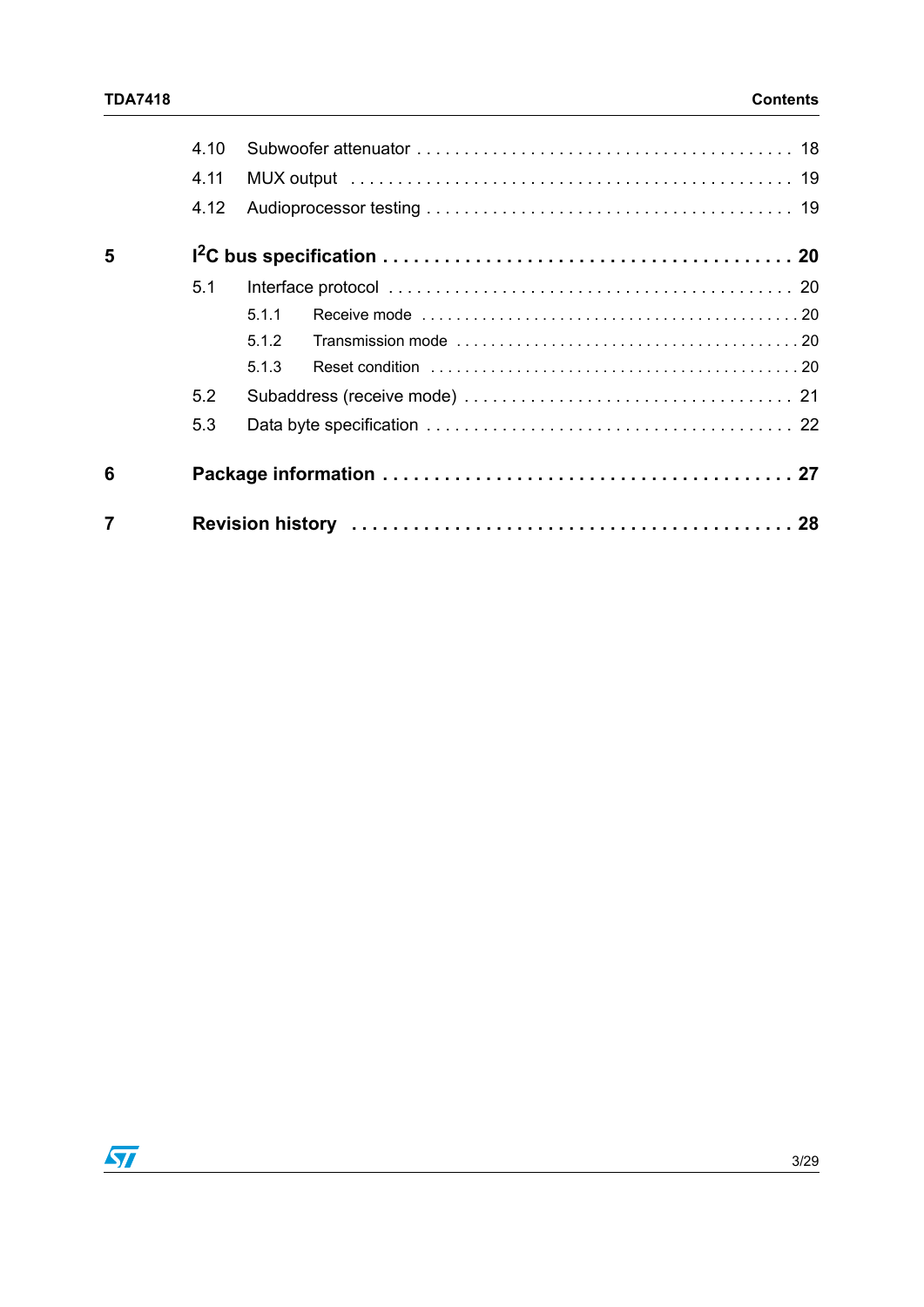# **List of tables**

| Table 1.  |  |
|-----------|--|
| Table 2.  |  |
| Table 3.  |  |
| Table 4.  |  |
| Table 5.  |  |
| Table 6.  |  |
| Table 7.  |  |
| Table 8.  |  |
| Table 9.  |  |
| Table 10. |  |
| Table 11. |  |
| Table 12. |  |
| Table 13. |  |
| Table 14. |  |
| Table 15. |  |
| Table 16. |  |

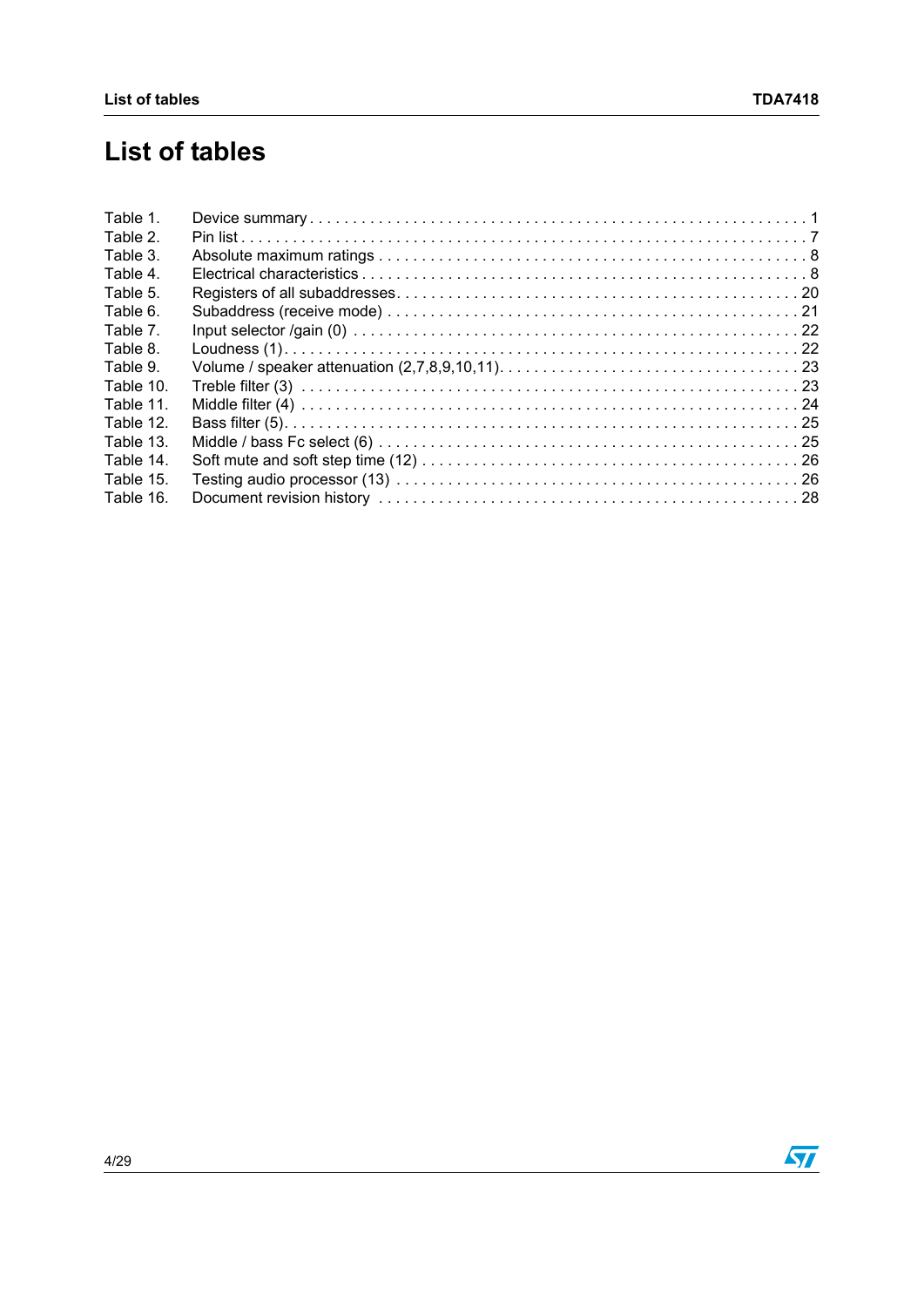# **List of figures**

| Figure 1.  |  |
|------------|--|
| Figure 2.  |  |
| Figure 3.  |  |
| Figure 4.  |  |
| Figure 5.  |  |
| Figure 6.  |  |
| Figure 7.  |  |
| Figure 8.  |  |
| Figure 9.  |  |
| Figure 10. |  |
| Figure 11. |  |
| Figure 12. |  |
| Figure 13. |  |
| Figure 14. |  |
| Figure 15. |  |
| Figure 16. |  |
| Figure 17. |  |
| Figure 18. |  |
| Figure 19. |  |

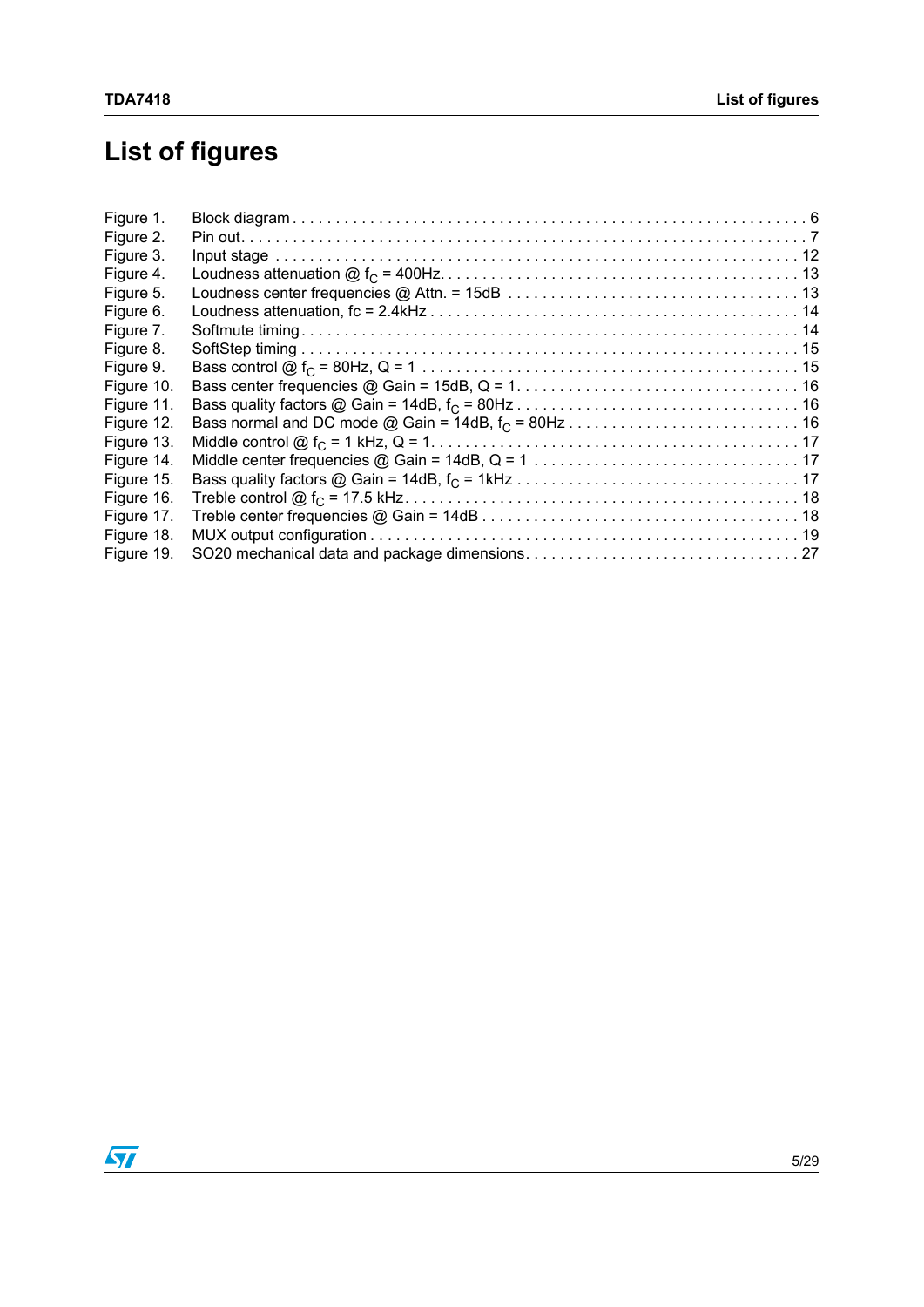$\overline{\mathbf{y}}$ 

# <span id="page-5-0"></span>**1 Block diagram**

<span id="page-5-1"></span>

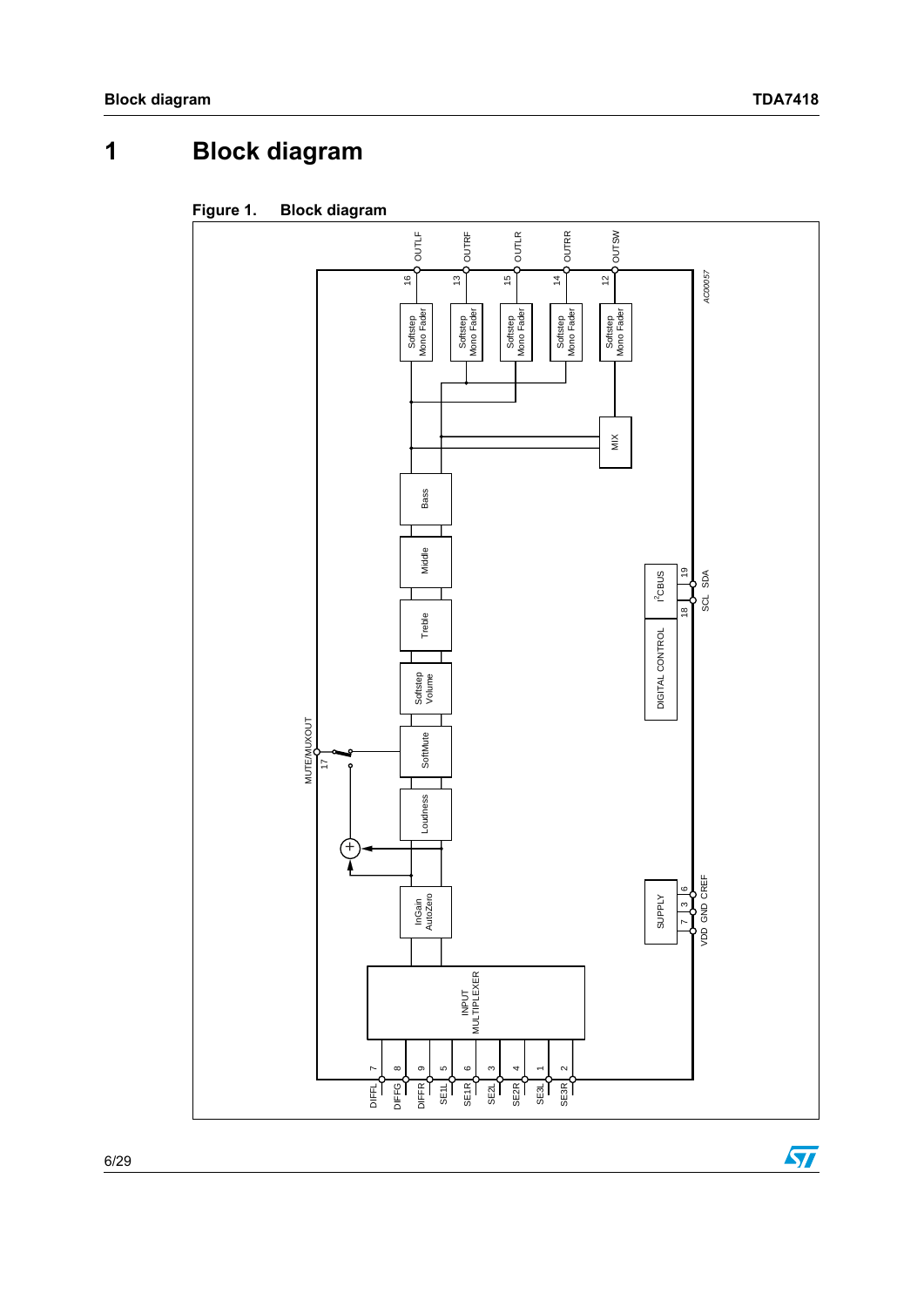# <span id="page-6-0"></span>**2 Pin description**

# <span id="page-6-1"></span>**2.1 Connection diagram**

#### <span id="page-6-4"></span>**Figure 2. Pin out**



# <span id="page-6-2"></span>**2.2 Pin list**

## <span id="page-6-3"></span> **Table 2. Pin list No. | Pin Name | Description | I/O** 1 SE3L Single-ended input 3 left channel 2 SE3R Single-ended input 3 right channel 3 SE2L Single-ended input 2 left channel I 4 SE2R Single-ended input 2 right channel I 5 SE1L Single-ended input 1 left channel 6 SE1R Single-ended input 1 Right channel 7 DIFFL Pseudo differential stereo input left I 8 DIFFG Pseudo differential stereo input common | | 9 DIFFR Pseudo differential stereo input right I 10 CREF Reference capacitor CREF Reference capacitor 11 GND Ground S 12 OUTSW Subwoofer output CONTENTS OF CONTENTS OF CONTENTS OF CONTENTS OF CONTENTS OF CONTENTS OF CONTENTS OF CONTENTS OF CONTENTS OF CONTENTS OF CONTENTS OF CONTENTS OF CONTENTS OF CONTENTS OF CONTENTS OF CONTENTS OF CONT 13 | OUTRF | Front right output | O 14 OUTRR Rear right output O 15 OUTLR Rear left output COVID-15 OUTLR 16 OUTLE Front left output COVERSITY OF COVER OF SALES AND THE OF COVER OF COVER OF COVER OF COVER OF COVER OF COVER OF COVER OF COVER OF COVER OF COVER OF COVER OF COVER OF COVER OF COVER OF COVER OF COVER OF COVER OF COV 17 MUTE / MUXOUT External mute pin / MUX output I  $18$  SCL  $12$ C bus clock II  $19$  SDA  $1^2$ C bus data  $1/10$ 20 VDD Supply Supply Supply Supply Suppliers in the Suppliers of Suppliers Suppliers Suppliers Suppliers Suppl

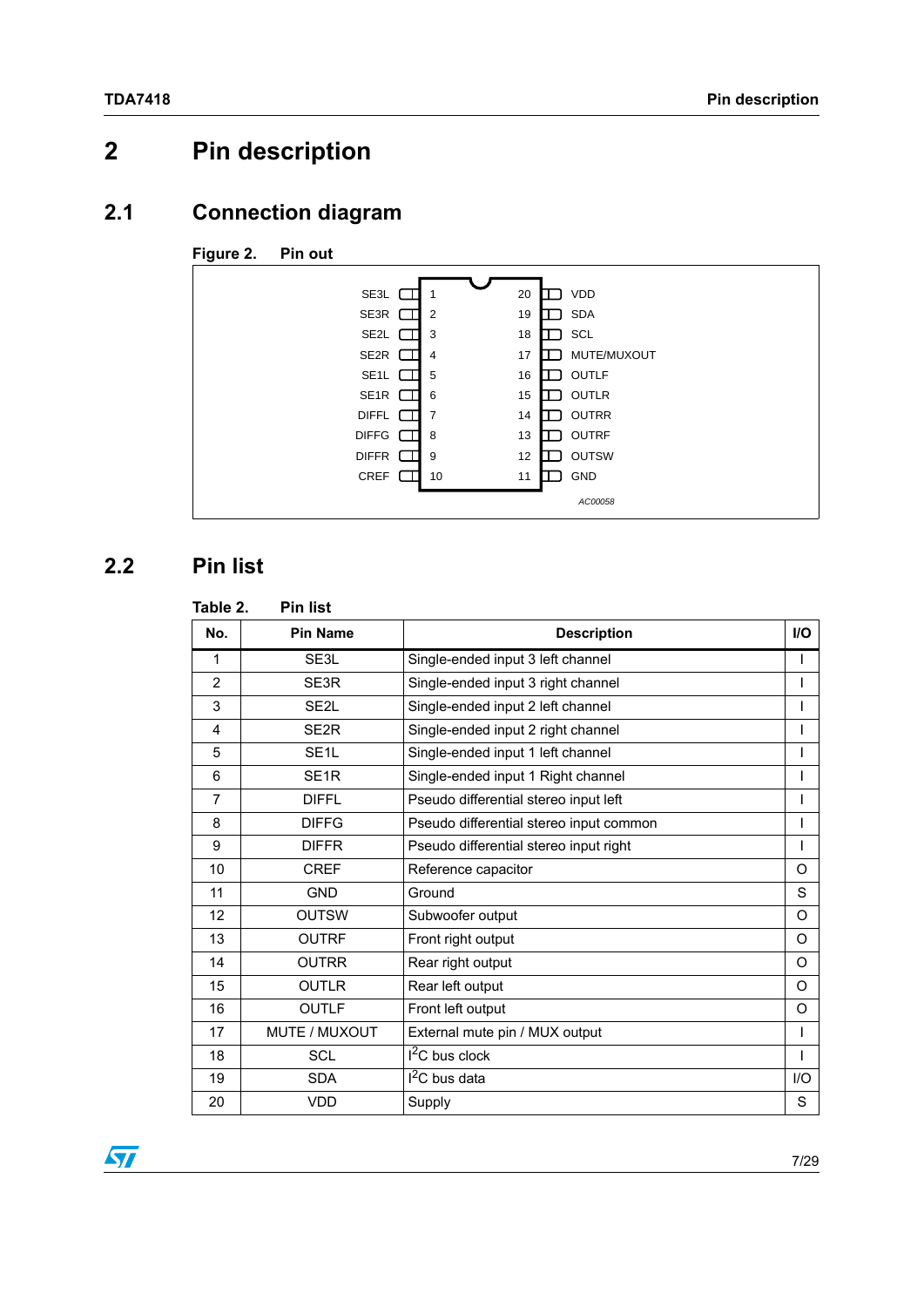# <span id="page-7-0"></span>**3 Electrical specification**

# <span id="page-7-1"></span>**3.1 Absolute maximum ratings**

#### <span id="page-7-3"></span>Table 3. **Absolute maximum ratings**

| Symbol                      | <b>Parameter</b>                                             | Value                                    | Unit        |
|-----------------------------|--------------------------------------------------------------|------------------------------------------|-------------|
| $V_S$                       | Supply voltage for $V_{CC}$ <sup>(1)</sup><br>for other pins | $-0.4$ to 10.2<br>-0.4 to $V_{CC}$ + 0.4 | V           |
| $\mathsf{T}_{\mathsf{op}}$  | Operating temperature range                                  | $-40$ to $+85$                           | °C          |
| $\mathsf{T}_{\mathsf{stg}}$ | Storage temperature                                          | $-55$ to $+150$                          | $^{\circ}C$ |
| V <sub>ESD</sub>            | ESD protection (Human Body Model)                            | ±2000                                    | v           |
| $\mathsf{V}_{\mathsf{ESD}}$ | ESD protection (Machine Model)                               | ±200                                     | v           |
| $\rm V_{ESD}$               | ESD protection (Change Device Model)                         | ±750                                     | v           |

1. Reference level is GND*.*

# <span id="page-7-2"></span>**3.2 Electrical characteristics**

#### <span id="page-7-4"></span>**Table 4. Electrical characteristics**

 $V_S$  = 8.5 V; T<sub>amb</sub>= 25 °C; R<sub>L</sub>= 10 k $\Omega$ ; all gains = 0 dB; f = 1 kHz; unless otherwise specified

| Symbol            | <b>Parameter</b>                                                                                        | <b>Test condition</b>                                                                        | Min.   | Typ.           | Max. | <b>Unit</b> |
|-------------------|---------------------------------------------------------------------------------------------------------|----------------------------------------------------------------------------------------------|--------|----------------|------|-------------|
| <b>Supply</b>     |                                                                                                         |                                                                                              |        |                |      |             |
| $V_S$             | Supply voltage                                                                                          |                                                                                              | 8      | 8.5            | 10   | V           |
| $I_{\rm S}$       | Supply current                                                                                          |                                                                                              | 18     | 25             | 32   | mA          |
| Input selector    |                                                                                                         |                                                                                              |        |                |      |             |
| $R_{in}$          | Input resistance                                                                                        | All single ended inputs                                                                      | 70     | 100            | 130  | kΩ          |
| $V_{CL}$          | Clipping level                                                                                          |                                                                                              | 1.8    | $\overline{2}$ |      | $V_{RMS}$   |
| $S_{IN}$          | Input separation                                                                                        |                                                                                              | 80     | 100            |      | dB          |
| $G_{IN MIN}$      | Min. input gain                                                                                         |                                                                                              | $-0.5$ | $\mathbf{0}$   | 0.5  | dB          |
| $G_{IN \, MAX}$   | Max. input gain                                                                                         |                                                                                              | 14     | 15             | 16   | dB          |
| G <sub>STEP</sub> | Step resolution                                                                                         |                                                                                              | 0.5    | 1              | 1.5  | dB          |
|                   |                                                                                                         | Adjacent gain steps<br>$-5$<br>1<br>5<br>30<br>$-30$<br>4<br>G <sub>MIN</sub> to GMAX<br>0.5 |        | mV             |      |             |
|                   |                                                                                                         |                                                                                              |        |                |      | mV          |
| Voffset           | Remaining offset with AutoZero                                                                          |                                                                                              |        |                |      | mV          |
|                   |                                                                                                         |                                                                                              |        |                |      |             |
| Rin               | Input resistance                                                                                        | <b>Differential</b>                                                                          | 70     | 100            | 130  | kΩ          |
|                   | DC steps<br>$V_{DC}$<br><b>Differential stereo inputs</b><br><b>CMRR</b><br>Common mode rejection ratio | $V_{CM}$ =1 $V_{RMS}$ @ 1kHz                                                                 | 40     | 60             |      | dB          |
|                   |                                                                                                         | $V_{CM}$ =1 $V_{RMS}$ @ 10kHz                                                                | 40     | 60             |      | dB          |

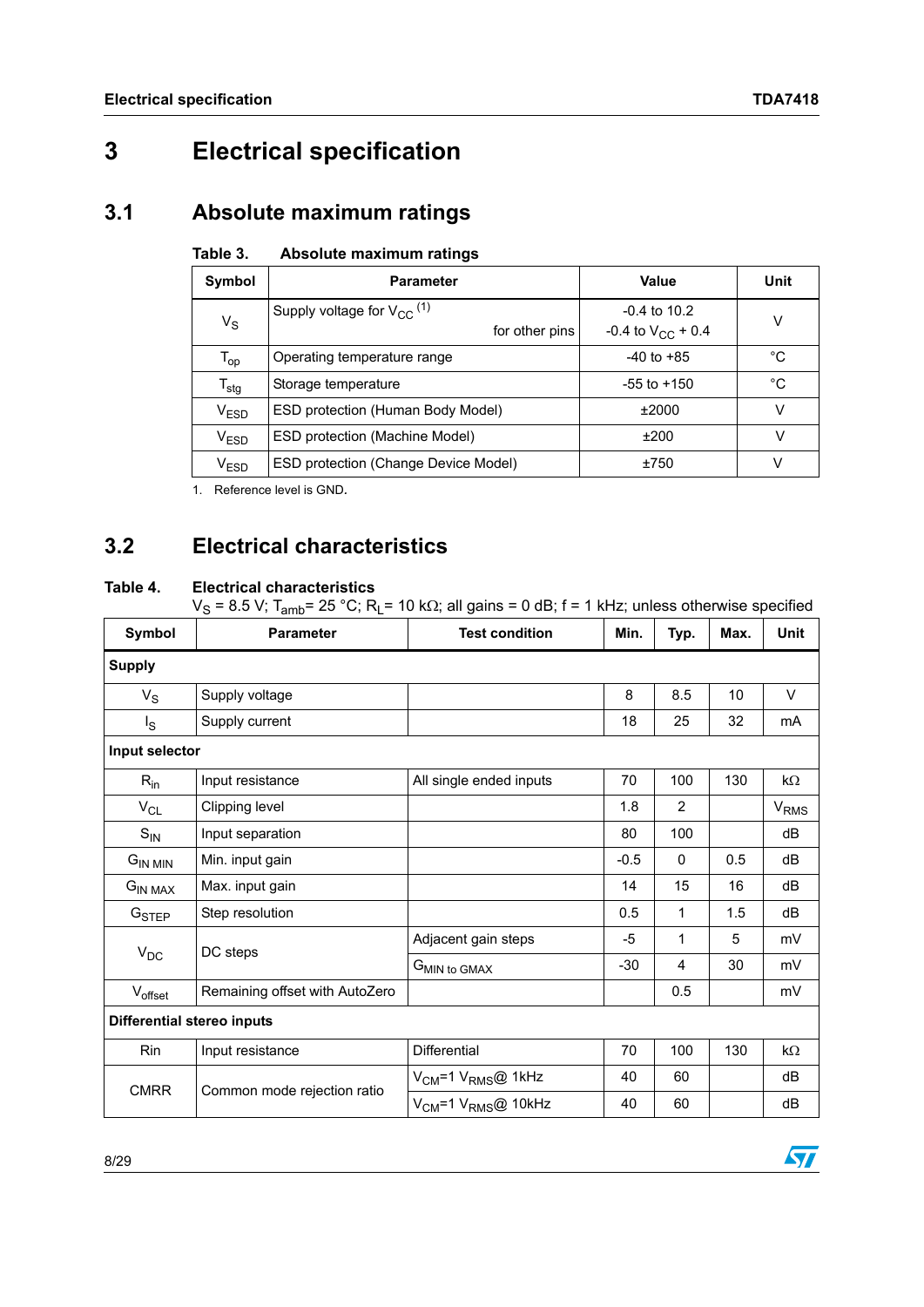#### **Table 4. Electrical characteristics (continued)**

V<sub>S</sub> = 8.5 V; T<sub>amb</sub>= 25 °C; R<sub>L</sub>= 10 kΩ; all gains = 0 dB; f = 1 kHz; unless otherwise specified

| Symbol                     | <b>Parameter</b>               | <b>Test condition</b>               | Min.  | Typ.        | Max.           | Unit         |
|----------------------------|--------------------------------|-------------------------------------|-------|-------------|----------------|--------------|
| $e_{No}$                   | Output noise @ speaker outputs | 20Hz-20kHz, flat;<br>all stages 0dB |       | 12          | 20             | $\mu V$      |
| <b>Loudness control</b>    |                                |                                     |       |             |                |              |
| $A_{MAX}$                  | Max. attenuation               |                                     | $-16$ | $-15$       | $-14$          | dB           |
| A <sub>STEP</sub>          | Step resolution                |                                     | 0.5   | 1           | 1.5            | dB           |
|                            |                                | $f_{P1}$                            | 360   | 400         | 440            | Hz           |
| $f_{\sf Peak}$             | Peak frequency <sup>(1)</sup>  | $f_{P2}$                            | 720   | 800         | 880            | Hz           |
|                            |                                | $f_{\mathsf{P}4}$                   | 2.1   | 2.4         | 2.7            | kHz          |
| <b>Volume control</b>      |                                |                                     |       |             |                |              |
| $G_{MAX}$                  | Max. gain                      |                                     | 14    | 15          | 16             | dB           |
| $A_{MAX}$                  | Max. attenuation               |                                     | -84   | $-79$       | $-74$          | dB           |
| ASTEP                      | Step resolution                |                                     | 0.5   | $\mathbf 1$ | 1.5            | dB           |
|                            | Attenuation set error          | $G = -20$ to $+15dB$                | $-1$  | 0           | 1              | dB           |
| $E_A$                      |                                | $G = -79$ to $-20dB$                | -4    | 0           | 3              | dB           |
| $E_T$                      | Tracking error                 |                                     |       |             | $\overline{2}$ | dB           |
|                            |                                | <b>Adjacent Attenuation Steps</b>   | $-3$  | 0.1         | 3              | mV           |
|                            | $V_{DC}$<br>DC steps           | From 0dB to G <sub>MIN</sub>        | $-10$ | 0.5         | 10             | mV           |
| Soft mute                  |                                |                                     |       |             |                |              |
| A <sub>MUTE</sub>          | Mute attenuation               |                                     | 80    | 100         |                | dB           |
|                            |                                | T1                                  |       | 0.48        |                | ms           |
| $T_D$                      | Delay time                     | T <sub>2</sub>                      |       | 0.96        |                | ms           |
|                            |                                | T <sub>3</sub>                      |       | 123         |                | ms           |
| V <sub>TH Low</sub>        | Low threshold for SM pin       |                                     |       |             | 0.7            | V            |
| V <sub>TH High</sub>       | High threshold for SM pin      |                                     | 2.7   |             |                | V            |
| $\mathsf{R}_{\mathsf{PU}}$ | Internal pull-up resistor      |                                     | 32    | 45          | 58             | $k\Omega$    |
| V <sub>PU</sub>            | Internal pull-up voltage       |                                     |       | 3.3         |                | $\mathsf{V}$ |
| <b>Bass control</b>        |                                |                                     |       |             |                |              |
|                            |                                | $f_{C1}$                            | 54    | 60          | 66             | Hz           |
| $\operatorname{\sf fc}$    | Center frequency (1)           | $f_{C2}$                            | 72    | 80          | 88             | Hz           |
|                            |                                | $f_{C3}$                            | 90    | 100         | 110            | Hz           |
|                            |                                | $f_{C4}$                            | 180   | 200         | 220            | Hz           |

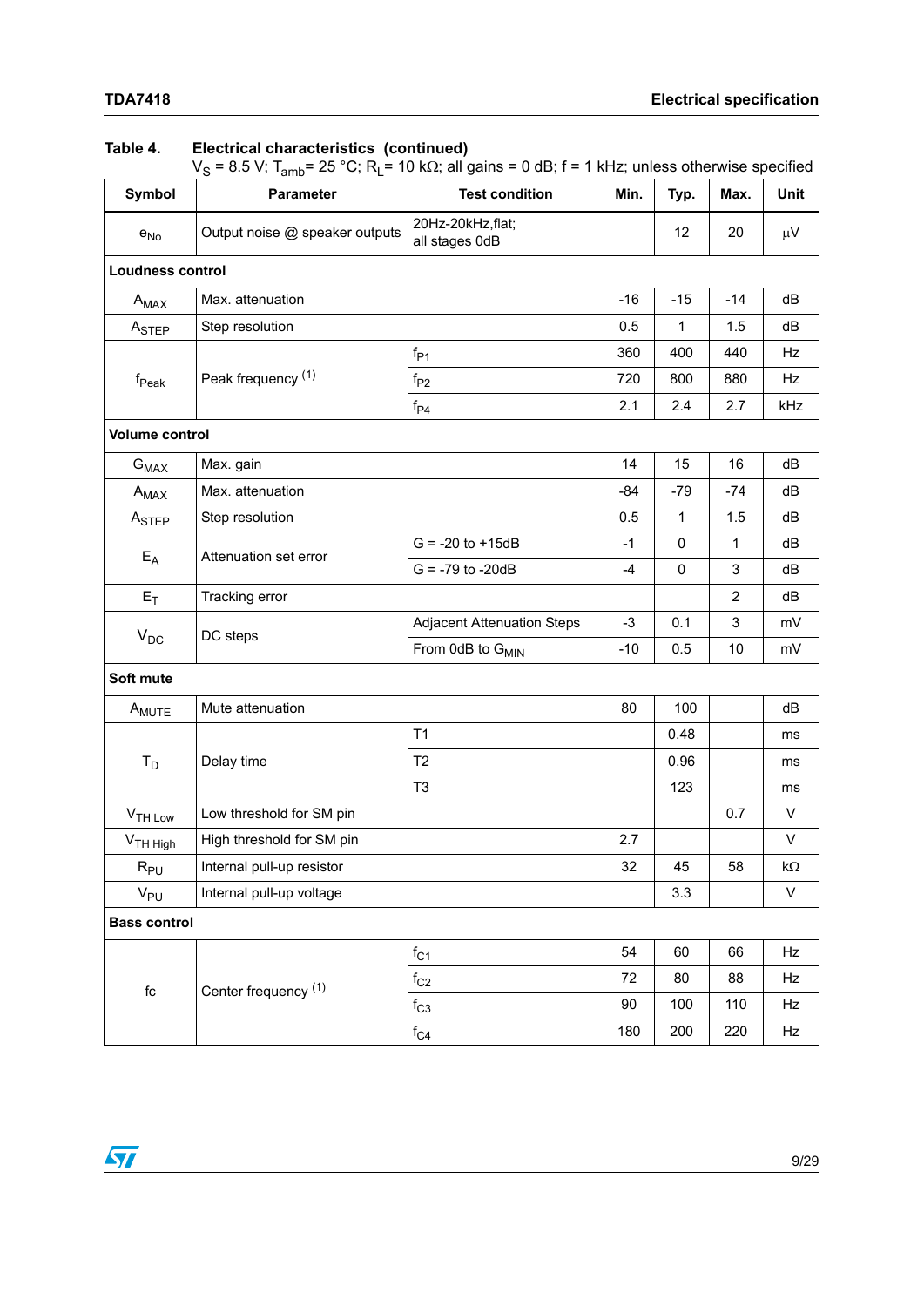#### **Table 4. Electrical characteristics (continued)**

V<sub>S</sub> = 8.5 V; T<sub>amb</sub>= 25 °C; R<sub>L</sub>= 10 kΩ; all gains = 0 dB; f = 1 kHz; unless otherwise specified

| Symbol                    | -<br>Parameter                  | <b>Test condition</b>      | Min.           | Typ.                                                                                                                                                                                                                            | Max.           | Unit |
|---------------------------|---------------------------------|----------------------------|----------------|---------------------------------------------------------------------------------------------------------------------------------------------------------------------------------------------------------------------------------|----------------|------|
|                           |                                 | $Q_1$                      | 0.9            | 1                                                                                                                                                                                                                               | 1.1            |      |
|                           | Quality factor (1)              | $Q_2$                      | 1.1            | 1.25                                                                                                                                                                                                                            | 1.4            |      |
| Q <sub>BASS</sub>         |                                 | $Q_3$                      | 1.3            | 1.5                                                                                                                                                                                                                             | 1.7            |      |
|                           |                                 | $Q_4$                      | 1.8            | $\overline{2}$<br>2.2<br>$\pm 15$<br>±16<br>1.5<br>1<br>0<br>4.4<br>$\,6\,$<br>$\pm 15$<br>±16<br>$\mathbf{1}$<br>1.5<br>500<br>600<br>$\mathbf{1}$<br>1.2<br>1.5<br>1.8<br>3<br>2.5<br>0.5<br>0.55<br>0.75<br>0.85<br>1.1<br>1 |                |      |
| $C_{\text{RANGE}}$        | Control range                   |                            | ±14            |                                                                                                                                                                                                                                 |                | dB   |
| A <sub>STEP</sub>         | Step resolution                 |                            | 0.5            |                                                                                                                                                                                                                                 |                | dB   |
|                           | Bass-DC-gain                    | $DC = off$                 |                |                                                                                                                                                                                                                                 |                | dB   |
| DC <sub>GAIN</sub>        |                                 | $DC = on$                  | 3.5            |                                                                                                                                                                                                                                 |                | dB   |
| Middle control            |                                 |                            |                |                                                                                                                                                                                                                                 |                |      |
| C <sub>RANGE</sub>        | Control range                   |                            | ±14            |                                                                                                                                                                                                                                 |                | dB   |
| ASTEP                     | Step resolution                 |                            | 0.5            |                                                                                                                                                                                                                                 |                | dB   |
|                           |                                 | $f_{C1}$                   | 400            |                                                                                                                                                                                                                                 |                | Hz   |
|                           |                                 | $f_{C2}$                   | 0.8            |                                                                                                                                                                                                                                 |                | kHz  |
| $\operatorname{\sf fc}$   | Center frequency <sup>(1)</sup> | $f_{C3}$                   | 1.2            |                                                                                                                                                                                                                                 |                | kHz  |
|                           |                                 | $f_{C4}$                   | $\overline{2}$ |                                                                                                                                                                                                                                 |                | kHz  |
|                           |                                 | $Q_1$                      | 0.45           |                                                                                                                                                                                                                                 |                |      |
|                           |                                 | $Q_2$                      | 0.65           |                                                                                                                                                                                                                                 |                |      |
| Q <sub>BASS</sub>         | Quality factor (1)              | $Q_3$                      | 0.9            |                                                                                                                                                                                                                                 |                |      |
|                           |                                 | $Q_4$                      | 1.1            | 1.25                                                                                                                                                                                                                            | 1.4            |      |
| <b>Treble control</b>     |                                 |                            |                |                                                                                                                                                                                                                                 |                |      |
| C <sub>RANGE</sub>        | Clipping level                  |                            | ±14            | $\pm 15$                                                                                                                                                                                                                        | ±16            | dB   |
| A <sub>STEP</sub>         | Step resolution                 |                            | 0.5            | $\mathbf{1}$                                                                                                                                                                                                                    | 1.5            | dB   |
|                           |                                 | $f_{C1}$                   | $\bf 8$        | 10                                                                                                                                                                                                                              | 12             | kHz  |
|                           | Center frequency (1)            | $f_{C2}$                   | 10             | 12.5                                                                                                                                                                                                                            | 15             | kHz  |
| $\operatorname{\sf fc}$   |                                 | $\mathsf{f}_{\mathrm{C3}}$ | 12             | 15                                                                                                                                                                                                                              | $18\,$         | kHz  |
|                           |                                 | $f_{C4}$                   | 14             | 17.5                                                                                                                                                                                                                            | 21             | kHz  |
| <b>Speaker attenuator</b> |                                 |                            |                |                                                                                                                                                                                                                                 |                |      |
| $G_{MAX}$                 | Max. gain                       |                            | 14             | 15                                                                                                                                                                                                                              | 16             | dB   |
| $A_{MAX}$                 | Max. attenuation                |                            | -84            | $-79$                                                                                                                                                                                                                           | $-74$          | dB   |
| $A_{\mathsf{STEP}}$       | Step resolution                 |                            | 0.5            | 1                                                                                                                                                                                                                               | 1.5            | dB   |
| A <sub>MUTE</sub>         | Mute attenuation                |                            | 80             | 90                                                                                                                                                                                                                              |                | dB   |
| $E_{E}$                   | Attenuation set error           |                            |                |                                                                                                                                                                                                                                 | $\overline{2}$ | dB   |
| $V_{DC}$                  | DC steps                        | Adjacent attenuation steps | $-5$           | 0.1                                                                                                                                                                                                                             | 5              | mV   |

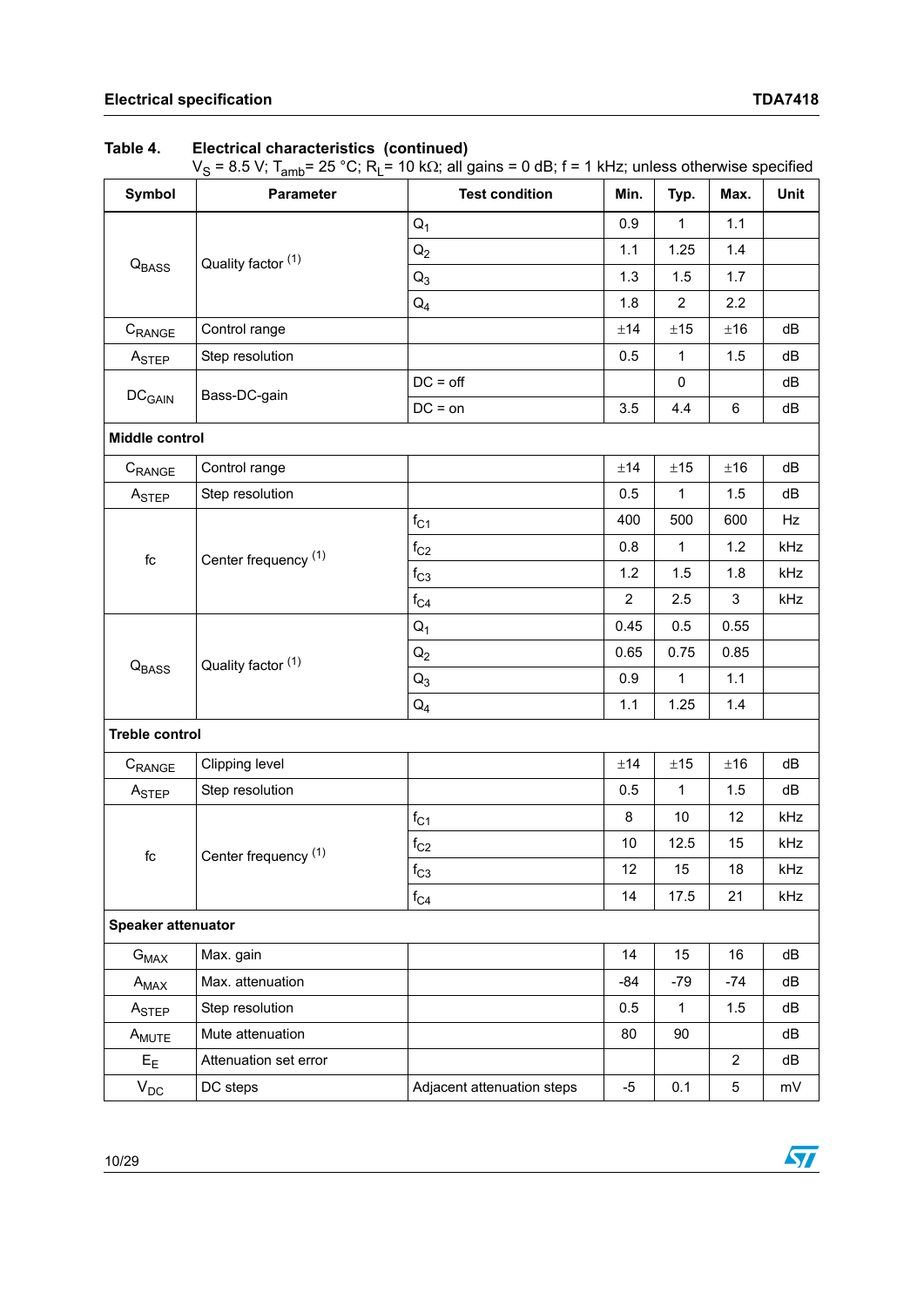### **Table 4. Electrical characteristics (continued)**

 $V_S$  = 8.5 V; T<sub>amb</sub>= 25 °C; R<sub>L</sub>= 10 k $\Omega$ ; all gains = 0 dB; f = 1 kHz; unless otherwise specified

| Symbol               | <b>Parameter</b>              | <b>Test condition</b>                               | Min.           | Typ.           | Max.  | <b>Unit</b>      |
|----------------------|-------------------------------|-----------------------------------------------------|----------------|----------------|-------|------------------|
| <b>Audio outputs</b> |                               |                                                     |                |                |       |                  |
| $V_{CL}$             | Clipping level                | $d = 0.3%$                                          | 1.8            | $\overline{2}$ |       | V <sub>RMS</sub> |
| $R_{OUT}$            | Output impedance              |                                                     |                | 30             | 100   | Ω                |
| $R_L$                | Output load resistance        |                                                     | $\overline{2}$ |                |       | $k\Omega$        |
| $C_L$                | Output load capacitor         |                                                     |                |                | 10    | nF               |
| $V_{DC}$             | DC voltage level              |                                                     | 3.8            | 4.0            | 4.2   | V                |
| Subwoofer attenuator |                               |                                                     |                |                |       |                  |
| $G_{MAX}$            | Max. gain                     |                                                     | 14             | 15             | 16    | dB               |
| $A_{MAX}$            | Max. attenuation              |                                                     | $-84$          | $-79$          | $-74$ | dB               |
| A <sub>STEP</sub>    | Step resolution               |                                                     | 0.5            | 1              | 1.5   | dB               |
| A <sub>MUTE</sub>    | Mute attenuation              |                                                     | 80             | 90             |       | dB               |
| $E_{E}$              | Attenuation set error         |                                                     |                |                | 2     | dB               |
| $V_{DC}$             | DC steps                      | Adjacent attenuation steps                          | $-5$           | 0.1            | 5     | mV               |
| <b>General</b>       |                               |                                                     |                |                |       |                  |
| $e_{NO}$             | Output noise                  | BW=20Hz to 20 kHz all gain =<br>0dB                 |                | 12             | 20    | $\mu$ V          |
| S/N                  | Signal to noise ratio         | all gain = 0dB flat; Vo=2V <sub>RMS</sub>           |                | 100            |       | dB               |
| D                    | <b>Distortion</b>             | V <sub>IN</sub> =1V <sub>RMS</sub> ; all stages 0dB |                | 0.005          | 0.100 | %                |
| $S_C$                | Channel separation left/right |                                                     | 80             | 90             |       | dB               |

1. Min. and max. values are calculated according to simulation results; functionality is guaranteed by measuring a directly correlated parameter.

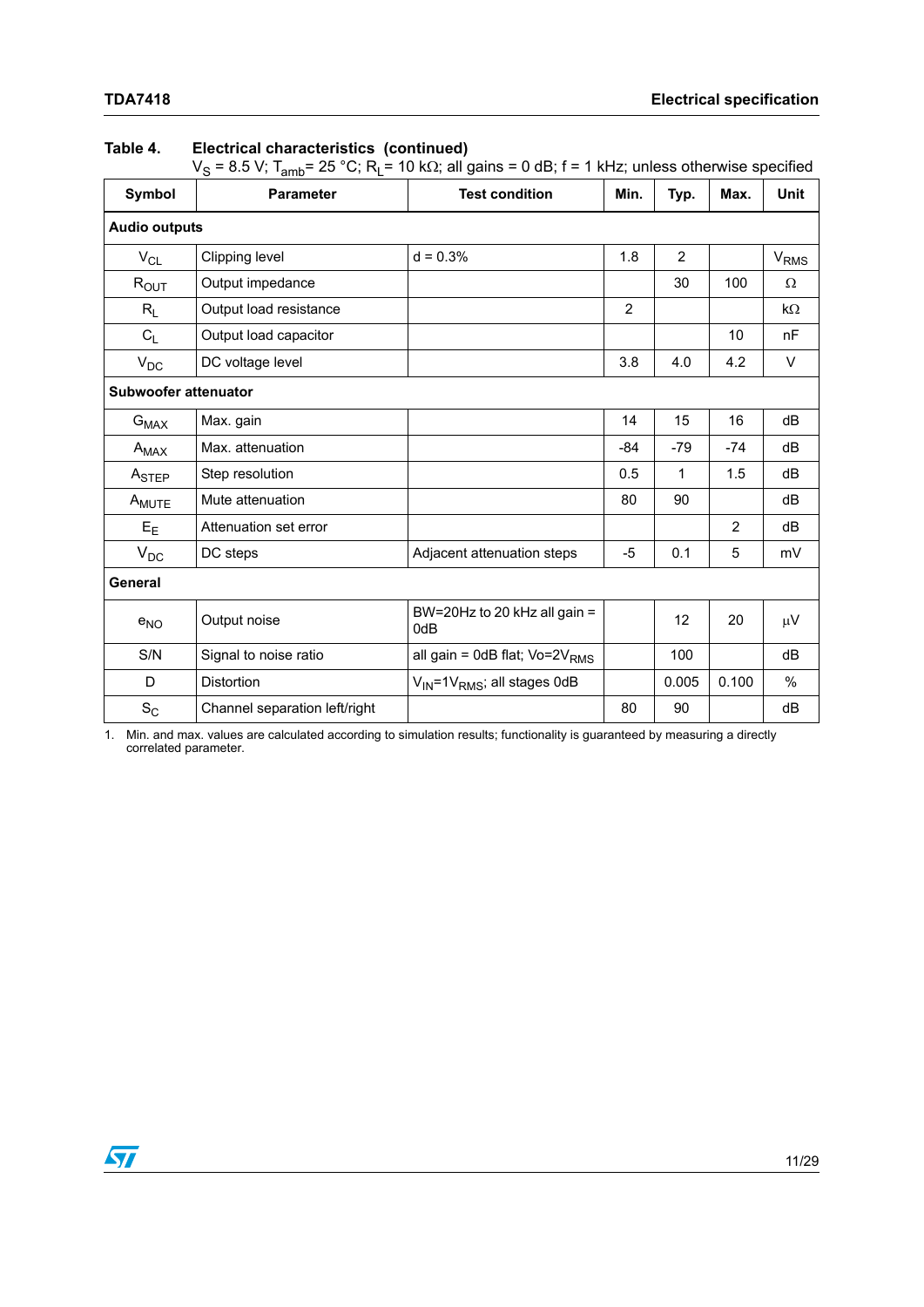# <span id="page-11-0"></span>**4 Description of the audioprocessor**

## <span id="page-11-1"></span>**4.1 Input stages**

In the basic configuration, one stereo pseudo differential (programmable as single-ended input) and three single-ended stereo inputs are available.

#### **Pseudo differential stereo input (PD/SE4)**

The PD input is implemented as a buffered pseudo differential stereo stage with 100 $k\Omega$ input-impedance at each input. The attenuation is fixed to -3dB in order to adapt the incoming signal level. It is also configurable as single-ended input.

#### **Single-ended stereo input (SE1, SE2, SE3)**

The input-impedance at each input is 100k $\Omega$  and the attenuation is fixed to -3dB for incoming signals.

<span id="page-11-3"></span>



### <span id="page-11-2"></span>**4.2 AutoZero**

The AutoZero allows a reduction of the number of pins as well as external components by canceling any offset generated by or before the In-Gain-stage (Please notice that externally generated offsets, e.g. generated through the leakage current of the coupling capacitors, are not canceled).

The auto-zeroing is started every time the input source is changed and needs max. 0.6ms for the alignment. To avoid audible clicks the Audio processor is muted before the loudness stage during this time.

#### **AutoZero-remain**

In some cases, for example if the  $\mu$ P is executing a refresh cycle of the IIC-Busprogramming, it is not useful to start a new AutoZero-action because no new source is

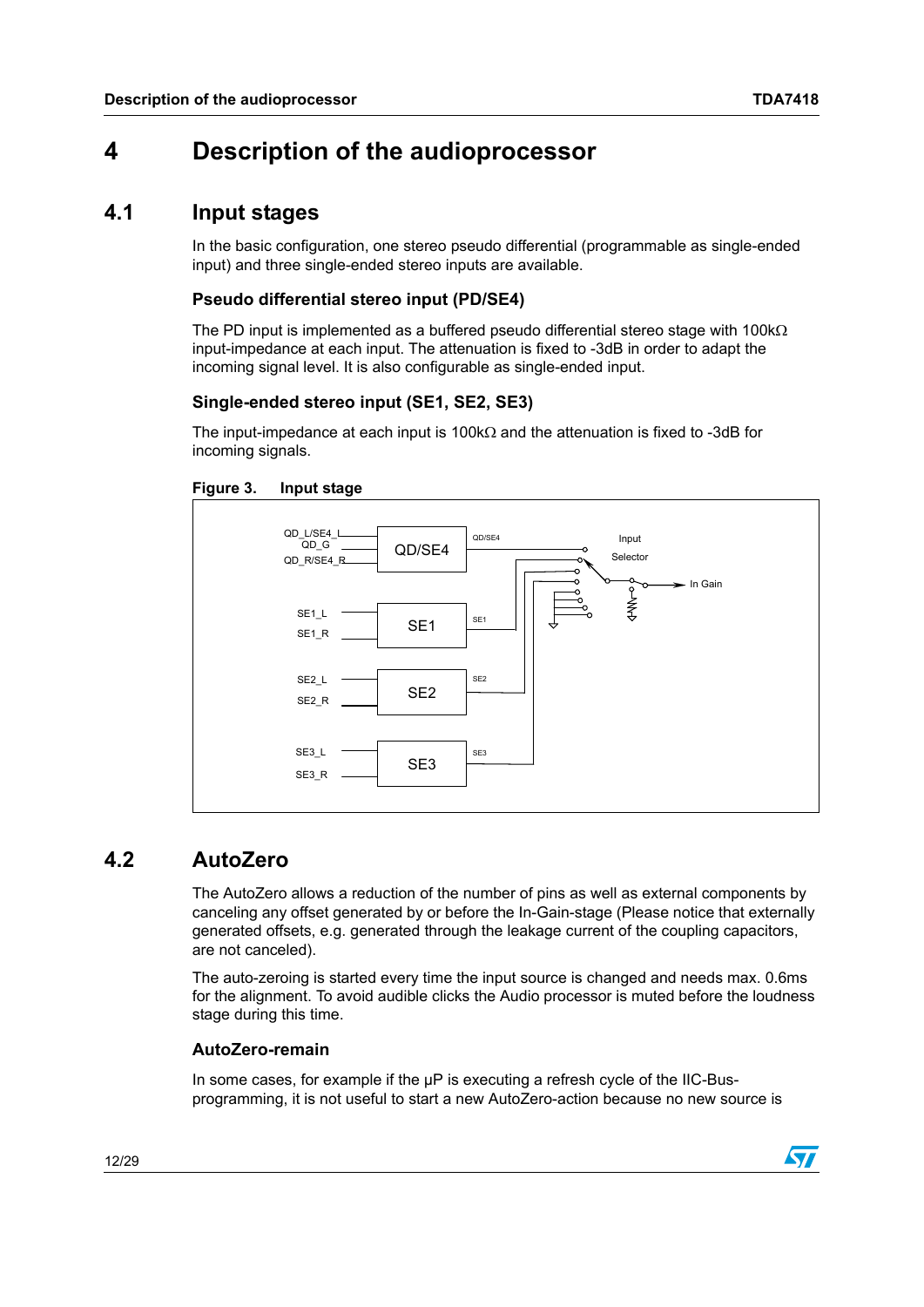selected and an undesired mute would appear at the outputs. For such applications, it can be switched in the AutoZero-Remain-Mode (Bit 6 of the subaddress-byte). If this bit is set to high, the AutoZero will not be invoked and the old adjustment-value remains.

### <span id="page-12-0"></span>**4.3 Loudness**

There are four parameters programmable in the loudness stage:

#### <span id="page-12-1"></span>**4.3.1 Attenuation**

*[Figure 4](#page-12-3)* shows the attenuation as a function of frequency at  $f_C = 400$ Hz

<span id="page-12-3"></span>Figure 4. Loudness attenuation  $@f_c = 400$ Hz.



#### <span id="page-12-2"></span>**4.3.2 Peak frequency**

*[Figure 5](#page-12-4)* shows the four possible peak-frequencies at 400, 800 and 2400Hz

<span id="page-12-4"></span>**Figure 5. Loudness center frequencies @ Attn. = 15dB**



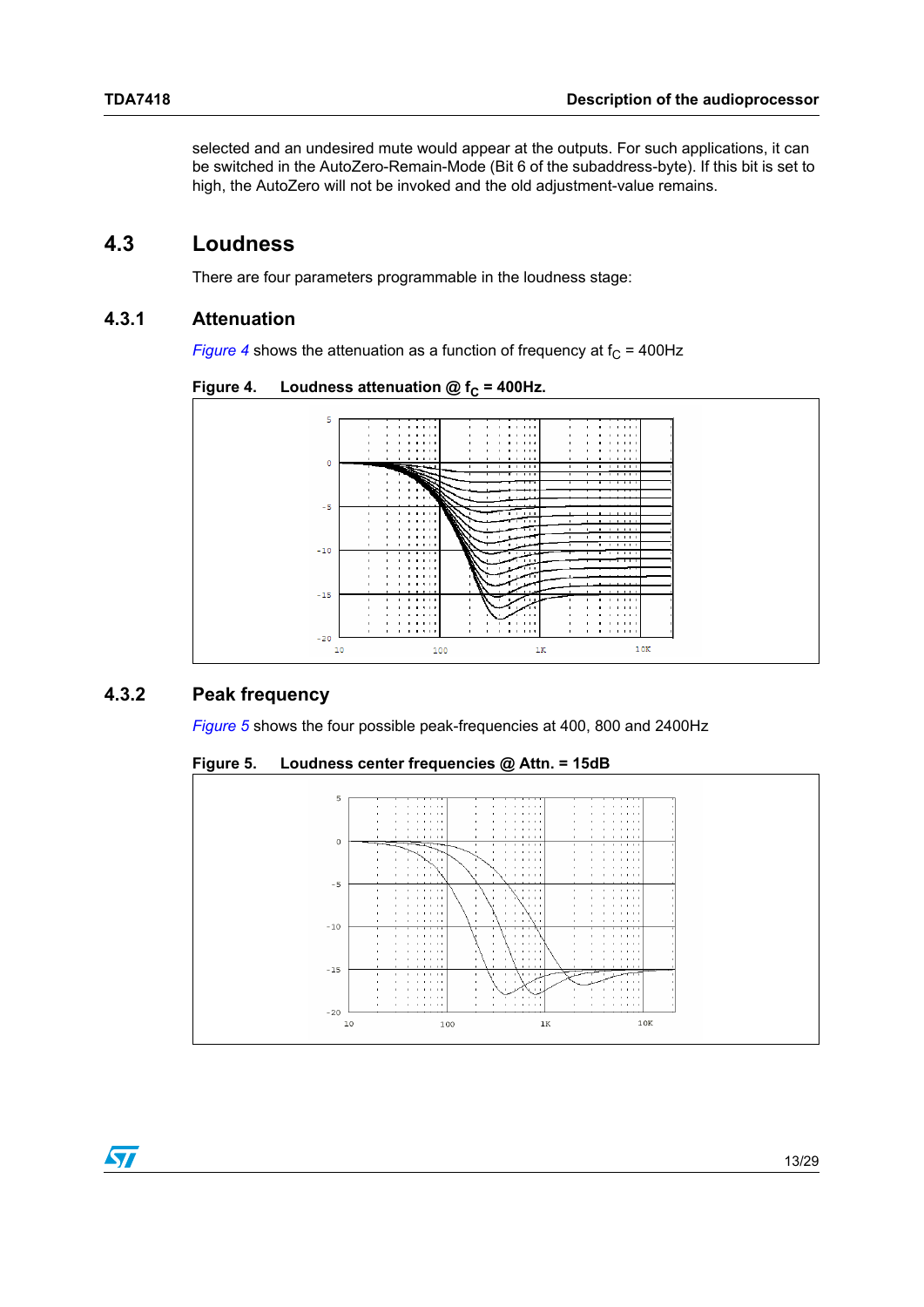### <span id="page-13-0"></span>**4.3.3 Low and high frequency boost**

*[Figure 6](#page-13-3)* shows the different Loudness shapes in low & high frequency boost.



<span id="page-13-3"></span>

#### <span id="page-13-1"></span>**4.3.4 Flat mode**

In flat mode the loudness stage works as a 0dB to -15dB attenuator.

### <span id="page-13-2"></span>**4.4 SoftMute**

The digitally controlled SoftMute stage allows muting/demuting the signal with a  $I^2C$ -bus programmable slope. The mute process can either be activated by the SoftMute pin or by the  $I<sup>2</sup>C-bus$ . This slope is realized in a special S-shaped curve to mute slow in the critical regions (see *[Figure 7](#page-13-4)*).

For timing purposes the Bit0 of the  $I^2C$ -bus output register is set to 1 from the start of muting until the end of demuting.



<span id="page-13-4"></span>**Figure 7. Softmute timing**

1. Please notice that a started Mute-action is always terminated and could not be interrupted by a change of the mute-signal

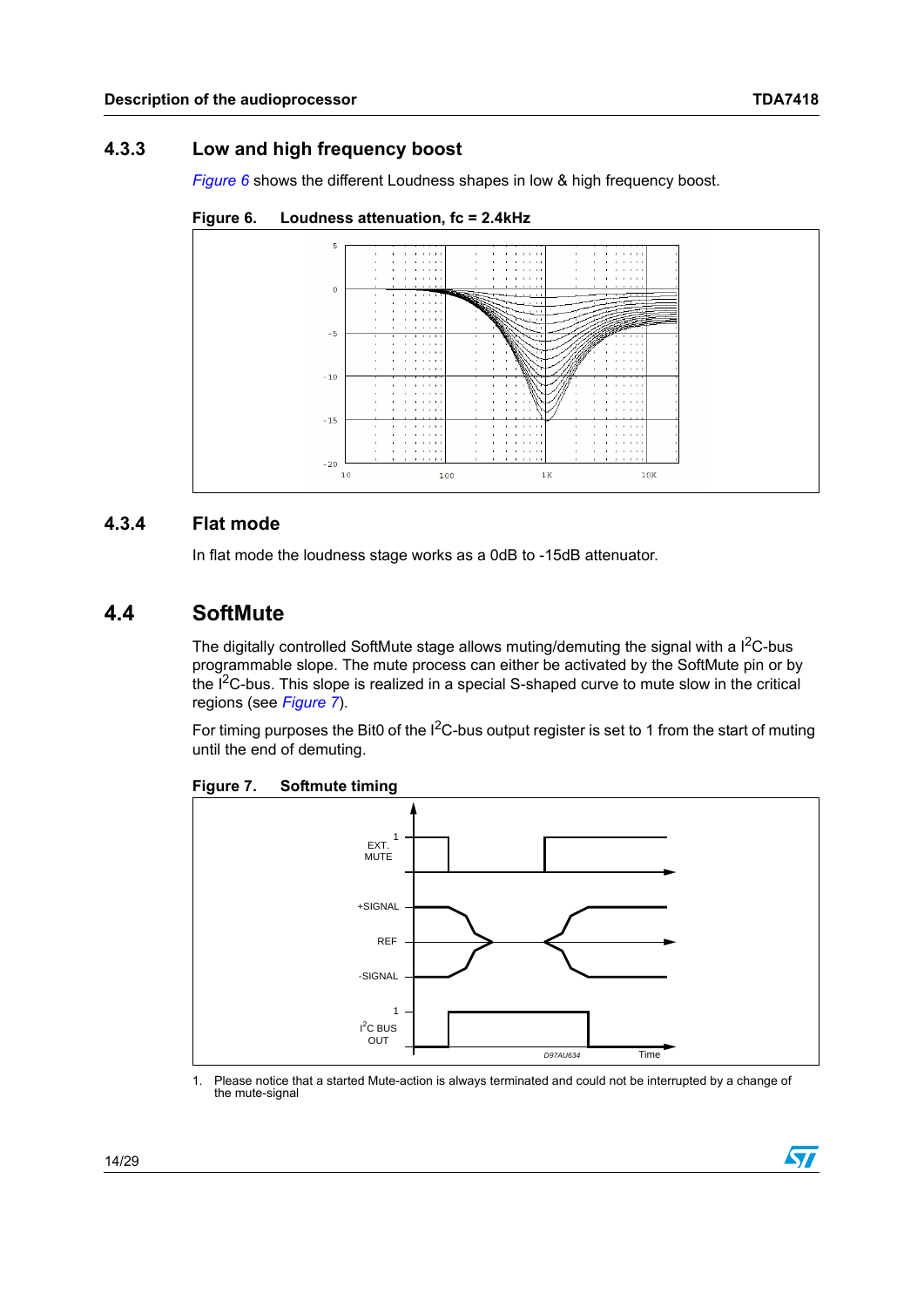# <span id="page-14-0"></span>**4.5 SoftStep volume**

When the volume-level is changed audible clicks could appear at the output. The root cause of those clicks

could either be a DC-Offset before the volume-stage or the sudden change of the envelope of the audio signal. With the SoftStep-feature both kinds of clicks could be reduced to a minimum and are no more audible.

Eight programmable softstep time from one step to the next are user selectable.

<span id="page-14-3"></span>**Figure 8. SoftStep timing**



1. For steps more than 1dB the SoftStep mode should be deactivated because it could generate 1dB error step during the blend-time.

### <span id="page-14-1"></span>**4.6 Bass**

There are four parameters programmable in the bass stage:

#### <span id="page-14-2"></span>**4.6.1 Attenuation**

*[Figure 9](#page-14-4)* shows the attenuation as a function of frequency at a center frequency of 80Hz.



<span id="page-14-4"></span>Figure 9. Bass control  $@f_c = 80$ Hz,  $Q = 1$ 

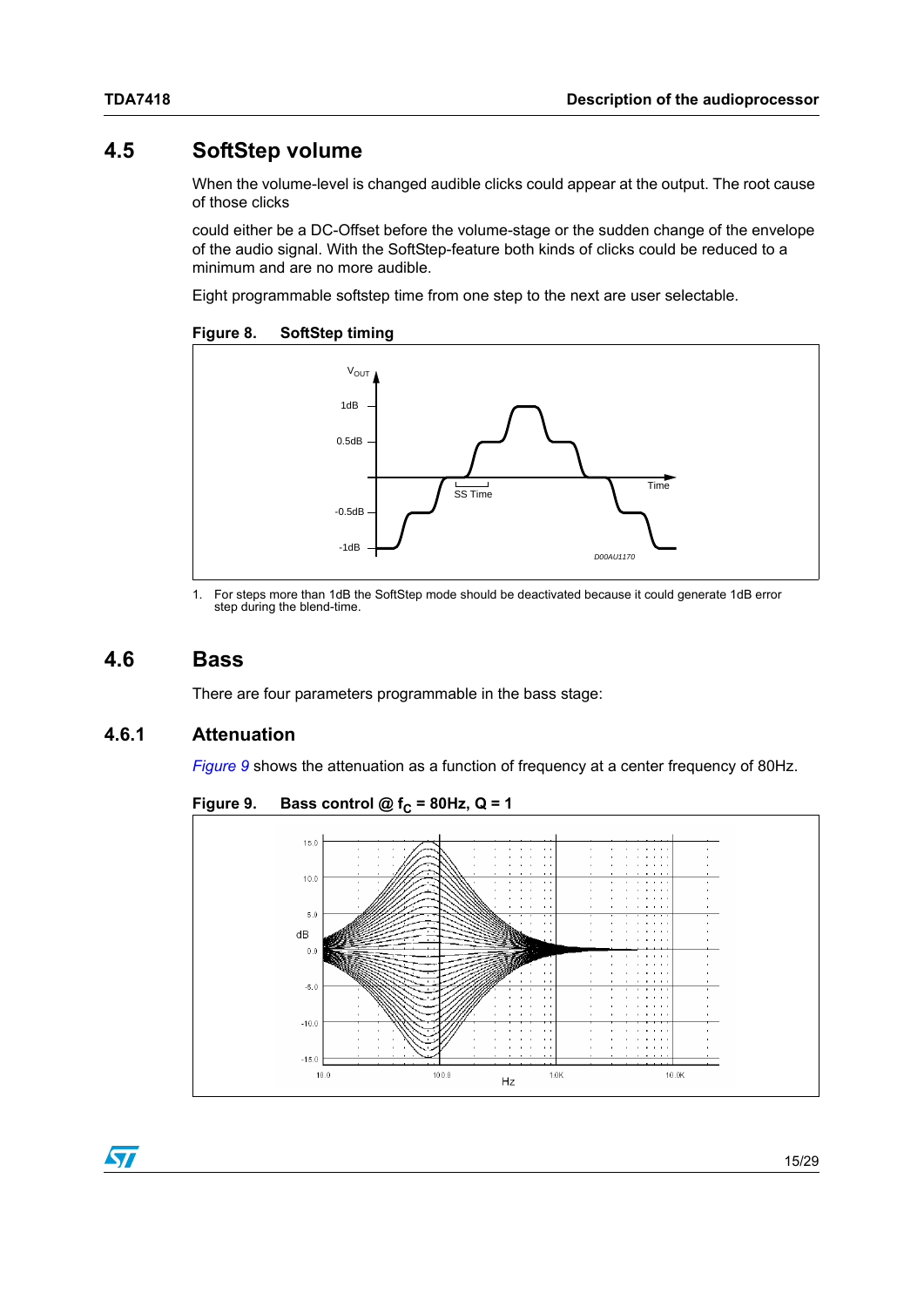### <span id="page-15-0"></span>**4.6.2 Center frequency**

*[Figure 10](#page-15-3)* shows the four possible center frequencies 60, 80, 100 and 200Hz.

<span id="page-15-3"></span>**Figure 10. Bass center frequencies @ Gain = 15dB, Q = 1**



#### <span id="page-15-1"></span>**4.6.3 Quality factors**

*[Figure 11](#page-15-4)* shows the four possible quality factors 1, 1.25, 1.5 and 2.

<span id="page-15-4"></span>

|  |  | Figure 11.   Bass quality factors @ Gain = 14dB, f $_{\rm C}$ = 80Hz $\,$ |  |
|--|--|---------------------------------------------------------------------------|--|
|--|--|---------------------------------------------------------------------------|--|



#### <span id="page-15-2"></span>**4.6.4 DC mode**

In this mode the DC-gain is increased by 4.4dB. In addition the programmed center frequency and quality factor is decreased by 25% which can be used to reach alternative center frequencies or quality factors.

<span id="page-15-5"></span>Figure 12. Bass normal and DC mode @ Gain = 14dB,  $f_C = 80$ Hz



1. The center frequency, Q and DC-mode can be set fully independently.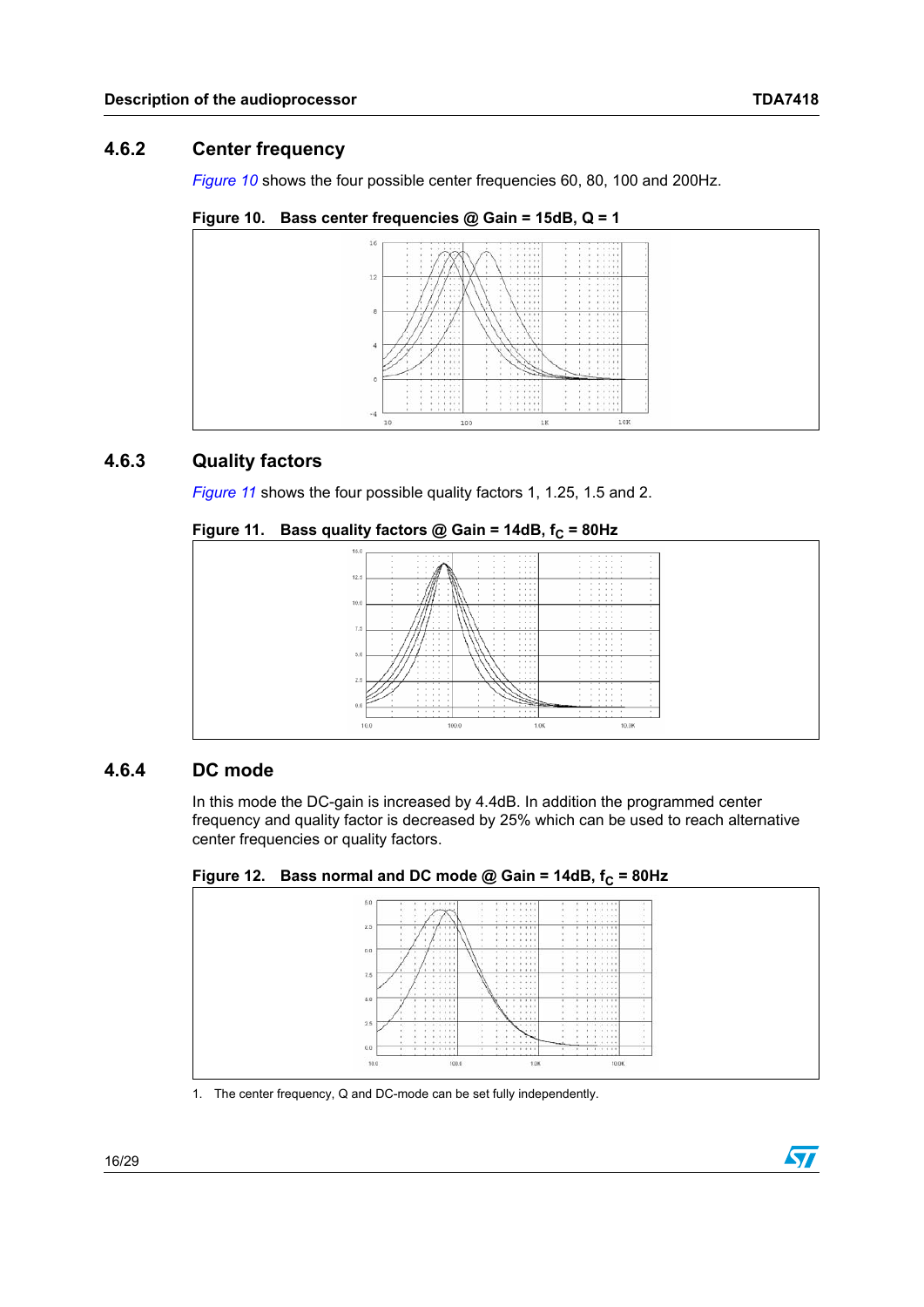# <span id="page-16-0"></span>**4.7 Middle**

There are three parameters programmable in the middle stage:

### <span id="page-16-1"></span>**4.7.1 Attenuation**

*[Figure 13](#page-16-4)* shows the attenuation as a function of frequency at a center frequency of 1kHz.

<span id="page-16-4"></span>



### <span id="page-16-2"></span>**4.7.2 Center frequency**

*[Figure 14](#page-16-5)* shows the four possible center frequencies 500Hz, 1kHz, 1.5kHz and 2.5kHz.

<span id="page-16-5"></span>



### <span id="page-16-3"></span>**4.7.3 Quality factors**

*[Figure 15](#page-16-6)* shows the four possible quality factors 0.5, 0.75, 1 and 1.5.

#### <span id="page-16-6"></span>Figure 15. Bass quality factors @ Gain = 14dB,  $f_C = 1$ kHz



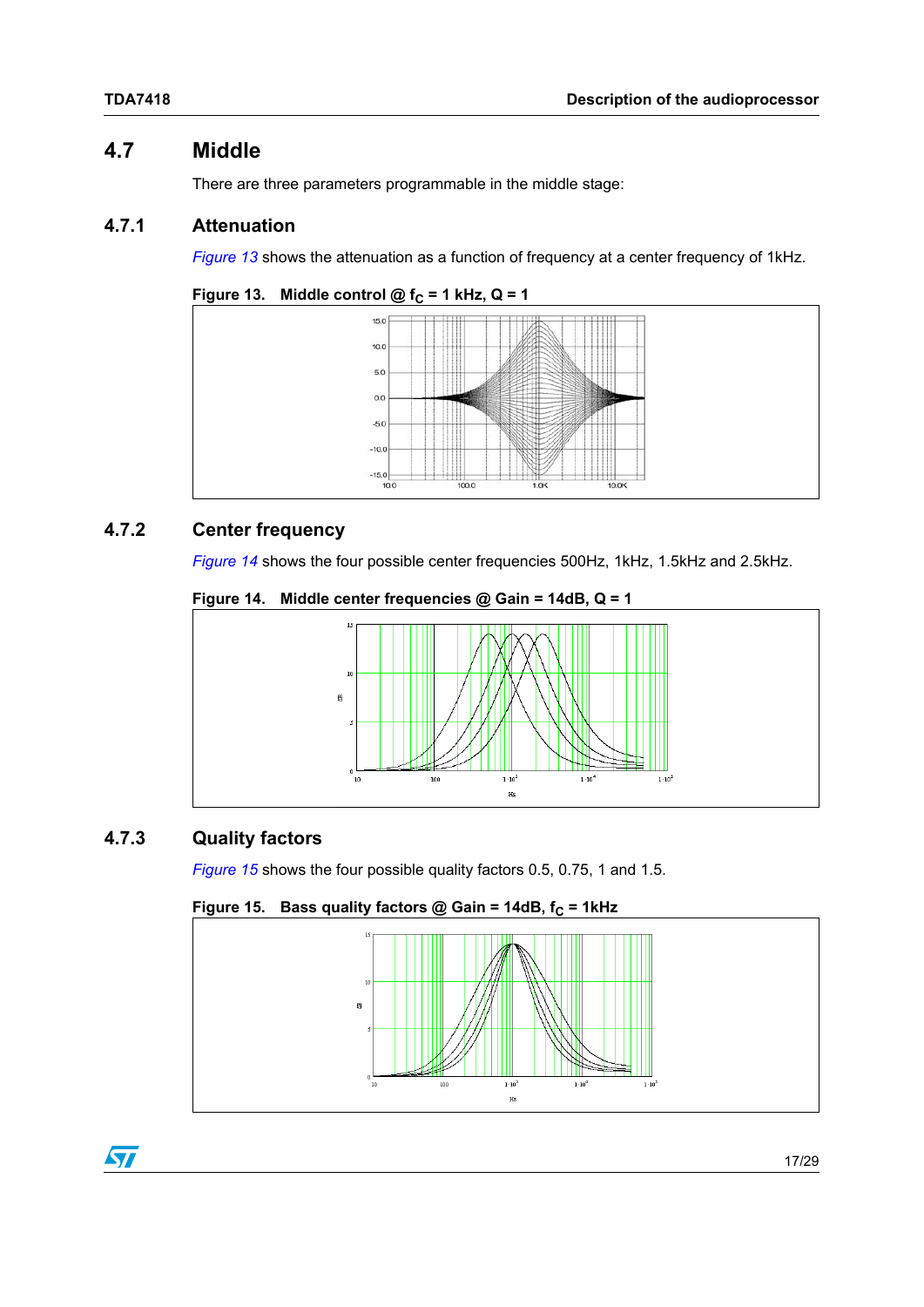### <span id="page-17-0"></span>**4.8 Treble**

There are two parameters programmable in the treble stage:

#### <span id="page-17-1"></span>**4.8.1 Attenuation**

*[Figure 16](#page-17-5)* shows the attenuation as a function of frequency at a center frequency of 17.5kHz.

#### <span id="page-17-5"></span>Figure 16. Treble control  $@f_c = 17.5 \text{ kHz}$



#### <span id="page-17-2"></span>**4.8.2 Center frequency**

*[Figure 17](#page-17-6)* shows the four possible center frequencies 10k, 12.5k, 15k and 17.5kHz.

<span id="page-17-6"></span>**Figure 17. Treble center frequencies @ Gain = 14dB**



## <span id="page-17-3"></span>**4.9 Speaker attenuator**

The four speakers have independent soft step speaker controls. And their attenuators can be adjusted from +15dB to -79dB with 1dB steps.

## <span id="page-17-4"></span>**4.10 Subwoofer attenuator**

The Subwoofer output is a single ended mono output. The attenuator is exactly the same like the other speakers.

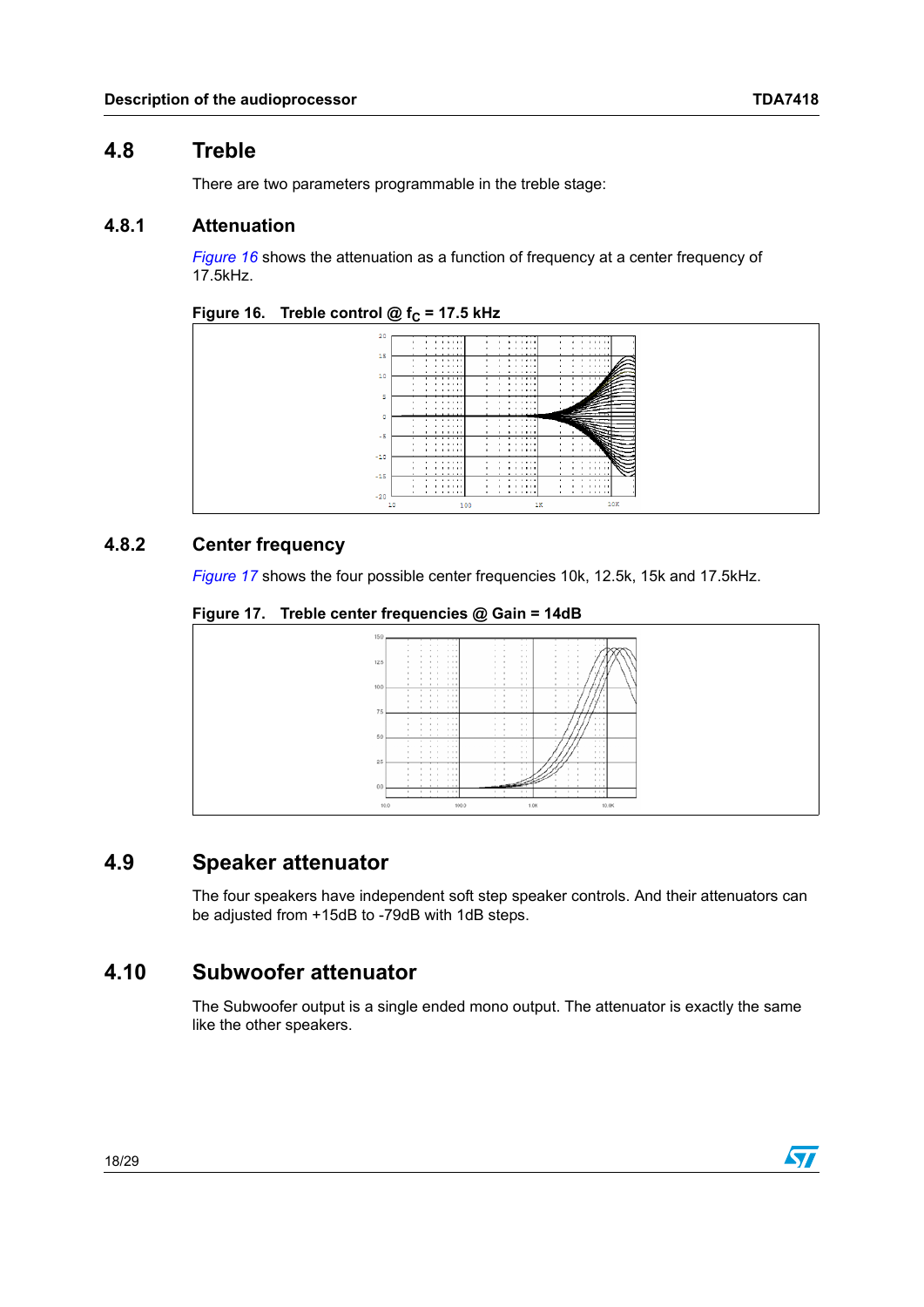## <span id="page-18-0"></span>**4.11 MUX output**

It provides a mono signal output (before tone filters) at Mute/MUX pin, used for external level meter / spectrum analyzer.

The mute pin can be configured as MUX output  $(I^2C$  Byte13 D7D1). When it is configured as MUX output, the output voltage is (InGainL+InGainR)/2 with -3dB attenuation.

#### <span id="page-18-2"></span>**Figure 18. MUX output configuration**



# <span id="page-18-1"></span>**4.12 Audioprocessor testing**

In the test mode, which can be activated by setting bit D7 of the IIC subaddress byte and bit D0 of the testing audioprocessor byte, several internal signals are available at the SE2R pin. In this mode, the input resistance of 100kOhm is disconnected from the pin. Internal signals available for testing are listed in the data-byte specification.

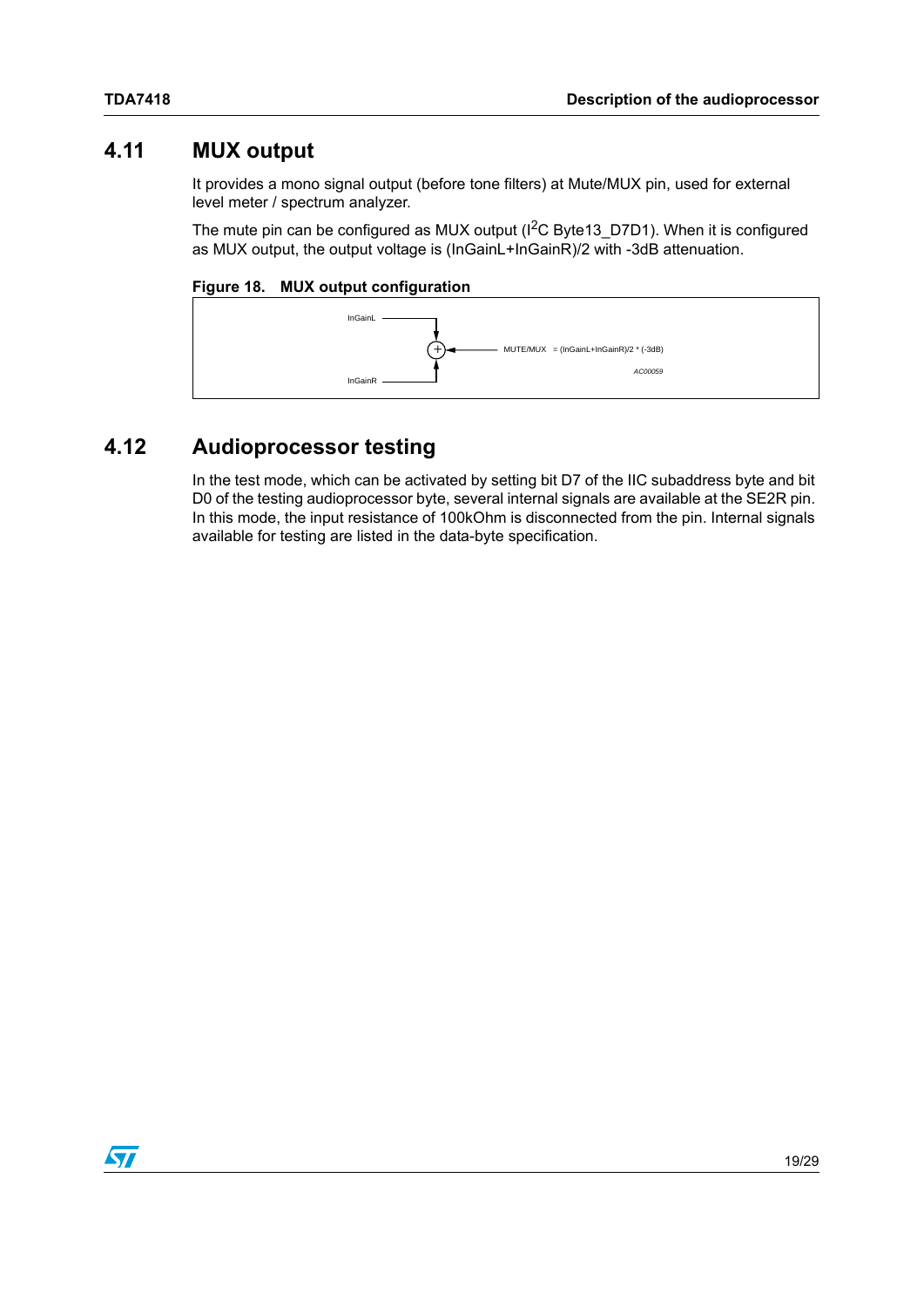# <span id="page-19-0"></span>**5 I2C bus specification**

# <span id="page-19-1"></span>**5.1 Interface protocol**

The interface protocol comprises:

- a start condition (S)
- a chip address byte (the LSB determines read/write transmission)
- a subaddress byte
- a sequence of data (N-bytes + acknowledge)
- $a$  stop condition  $(P)$
- the max. clock speed is 500kbits/s

### <span id="page-19-2"></span>**5.1.1 Receive mode**



S = Start

 $R/W = "0" \rightarrow$  Receive Mode (Chip can be programmed by  $\mu$ P)

"1" -> Transmission Mode (Data could be received by  $\mu$ P)

ACK = Acknowledge

 $P =$  Stop

- TS = Testing mode
- AZ = Auto zero remain
- $AI =$  Auto increment

### <span id="page-19-3"></span>**5.1.2 Transmission mode**

| $\sim$ $\sim$ $\sim$<br>$\ddot{\phantom{0}}$<br>R/W<br>$\cdot$<br>$\sim$<br>. .<br>ີ<br>. .<br>. .<br><br>ACK<br>ACK<br>SM<br>$\overline{\phantom{a}}$<br>$\mathbf{v}$<br>. .<br>.<br>______<br>____ |  |
|------------------------------------------------------------------------------------------------------------------------------------------------------------------------------------------------------|--|
|------------------------------------------------------------------------------------------------------------------------------------------------------------------------------------------------------|--|

SM = Soft mute activated for main channel

 $X = Not$ 

The transmitted data is automatic updated after each ACK. Transmission can be repeated without new chip address.

### <span id="page-19-4"></span>**5.1.3 Reset condition**

A Power-On-Reset is invoked if the Supply-Voltage is below than 2.5V. After that the following data is written automatically into the registers of all subaddresses:

<span id="page-19-5"></span>Table 5. **Table 5. Registers of all subaddresses**

| <b>MSB</b> |  |  |  | <b>LSB</b> |
|------------|--|--|--|------------|
|            |  |  |  |            |

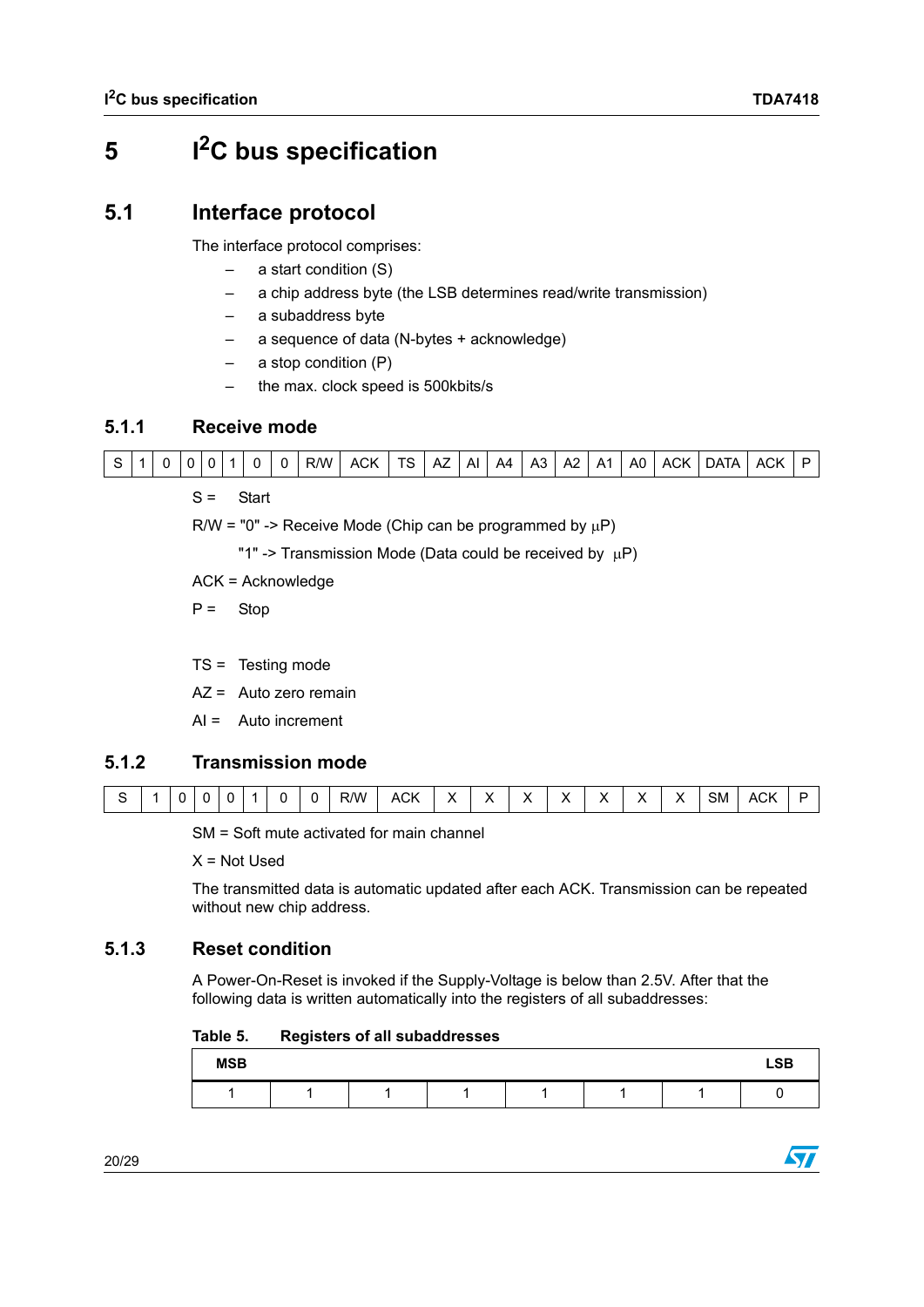# <span id="page-20-0"></span>**5.2 Subaddress (receive mode)**

<span id="page-20-1"></span>Table 6. Subaddress (receive mode)

| <b>MSB</b> |              |        |             |              |              |                | <b>LSB</b>     | <b>Function</b>                         |
|------------|--------------|--------|-------------|--------------|--------------|----------------|----------------|-----------------------------------------|
| 12         | $\mathsf{I}$ | 10     | <b>A4</b>   | A3           | A2           | A <sub>1</sub> | A <sub>0</sub> |                                         |
| 0<br>1     |              |        |             |              |              |                |                | <b>Testing Mode</b><br>Off<br>On        |
|            | 0<br>1       |        |             |              |              |                |                | <b>Auto Zero Remain</b><br>Off<br>On    |
|            |              | 0<br>1 |             |              |              |                |                | <b>Auto Increment Mode</b><br>Off<br>On |
|            |              |        | 0           | $\mathbf 0$  | 0            | 0              | 0              | Main Source Selector                    |
|            |              |        | 0           | $\mathbf 0$  | 0            | 0              | $\mathbf{1}$   | Loudness                                |
|            |              |        | 0           | 0            | 0            | $\mathbf{1}$   | $\pmb{0}$      | Volume                                  |
|            |              |        | $\mathbf 0$ | 0            | $\mathbf{0}$ | $\mathbf{1}$   | $\mathbf{1}$   | Treble                                  |
|            |              |        | 0           | 0            | 1            | 0              | 0              | Middle                                  |
|            |              |        | 0           | 0            | 1            | 0              | $\mathbf{1}$   | <b>Bass</b>                             |
|            |              |        | 0           | 0            | 1            | $\mathbf{1}$   | $\mathbf 0$    | Middle/ Bass Fc Select                  |
|            |              |        | 0           | $\mathbf 0$  | 1            | $\mathbf{1}$   | $\mathbf{1}$   | Speaker Attenuator Left Front           |
|            |              |        | 0           | 1            | $\mathbf{0}$ | 0              | $\mathbf 0$    | Speaker Attenuator Left Rear            |
|            |              |        | 0           | 1            | $\mathbf 0$  | 0              | $\mathbf{1}$   | Speaker Attenuator Right Rear           |
|            |              |        | 0           | $\mathbf 1$  | 0            | $\mathbf{1}$   | 0              | Speaker Attenuator Right Front          |
|            |              |        | 0           | $\mathbf{1}$ | 0            | $\mathbf{1}$   | $\mathbf{1}$   | Subwoofer Attenuator                    |
|            |              |        | $\mathbf 0$ | 1            | 1            | 0              | $\mathbf 0$    | Soft Mute / Soft Step                   |
|            |              |        | 0           | 1            | 1            | 0              | $\mathbf{1}$   | <b>Testing Audio Processor</b>          |

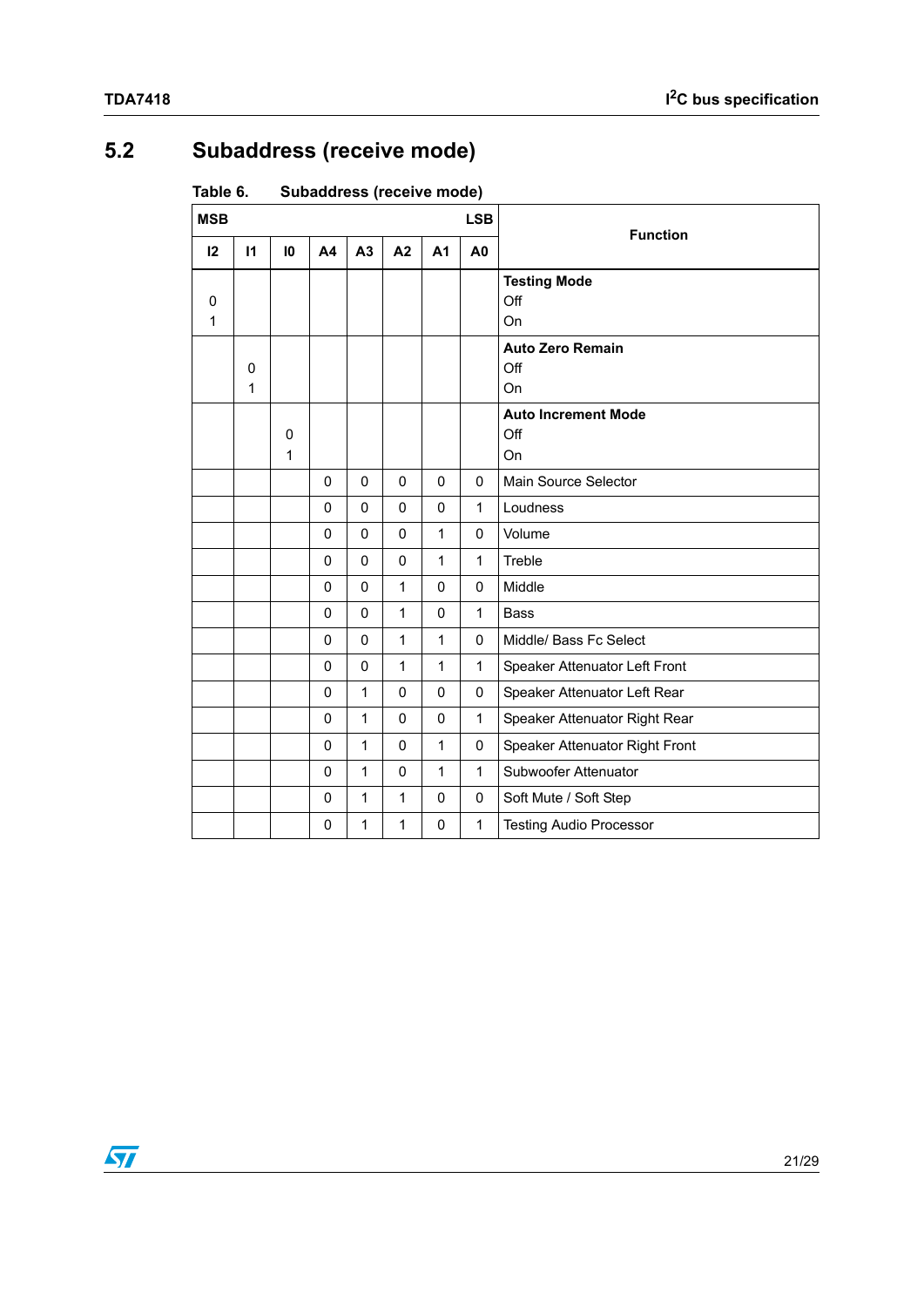# <span id="page-21-0"></span>**5.3 Data byte specification**

<span id="page-21-1"></span>Table 7. **Input selector /gain (0)** 

| <b>MSB</b> |                |                     |              |                |                |                | <b>LSB</b>     | <b>Function</b>        |
|------------|----------------|---------------------|--------------|----------------|----------------|----------------|----------------|------------------------|
| D7         | D <sub>6</sub> | D <sub>5</sub>      | D4           | D <sub>3</sub> | D <sub>2</sub> | D <sub>1</sub> | D <sub>0</sub> |                        |
|            |                |                     |              |                |                |                |                | <b>Source Selector</b> |
|            |                |                     |              |                | 0              | 0              | 0              | PD/SE4                 |
|            |                |                     |              |                | 0              | 0              | $\mathbf{1}$   | SE <sub>1</sub>        |
|            |                |                     |              |                | $\pmb{0}$      | 1              | 0              | SE <sub>2</sub>        |
|            |                |                     |              |                | $\mathbf 0$    | 1              | $\mathbf{1}$   | SE <sub>3</sub>        |
|            |                |                     |              |                | 1              | X              | $\times$       | mute                   |
|            |                |                     |              |                |                |                |                | <b>Input Gain</b>      |
|            | $\mathbf 0$    | 0                   | 0            | 0              |                |                |                | 0dB                    |
|            | $\mathbf{0}$   | 0                   | $\mathbf 0$  | 1              |                |                |                | 1dB                    |
|            | ٠              | ٠<br>$\blacksquare$ | ٠<br>$\cdot$ | ÷              |                |                |                |                        |
|            | 1              | 1                   | 1            | $\mathbf 0$    |                |                |                | 14dB                   |
|            | 1              | 1                   | 1            | 1              |                |                |                | 15dB                   |
|            |                |                     |              |                |                |                |                | <b>Diffin Mode</b>     |
| $\Omega$   |                |                     |              |                |                |                |                | Single Ended Stereo    |
| 1          |                |                     |              |                |                |                |                | Differential Stereo    |

#### <span id="page-21-2"></span>Table 8. Loudness (1)

| <b>MSB</b> |                |                |             |                |                |                | <b>LSB</b>     | <b>Function</b>                |
|------------|----------------|----------------|-------------|----------------|----------------|----------------|----------------|--------------------------------|
| D7         | D <sub>6</sub> | D <sub>5</sub> | D4          | D <sub>3</sub> | D <sub>2</sub> | D <sub>1</sub> | D <sub>0</sub> |                                |
|            |                |                |             |                |                |                |                | <b>Attenuation</b>             |
|            |                |                |             | 0              | 0              | $\mathbf 0$    | 0              | 0dB                            |
|            |                |                |             | 0              | 0              | 0              | 1              | $-1dB$                         |
|            |                |                |             | ٠<br>$\cdot$   | $\blacksquare$ | ÷              | $\blacksquare$ | $\ddot{\cdot}$                 |
|            |                |                |             | $\mathbf 1$    | 1              | 1              | 0              | $-14dB$                        |
|            |                |                |             | 1              | 1              | 1              | 1              | $-15dB$                        |
|            |                |                |             |                |                |                |                | <b>Filter/Center Frequency</b> |
|            | $\Omega$       | $\mathbf 0$    | $\mathbf 0$ |                |                |                |                | Off (Flat) D6 must be = $0$    |
|            |                | 0              | 1           |                |                |                |                | 400Hz                          |
|            |                | 1              | 0           |                |                |                |                | 800Hz                          |
|            |                | 1              | 1           |                |                |                |                | 2400Hz                         |
|            |                |                |             |                |                |                |                | <b>Shape</b>                   |
|            | 0              |                |             |                |                |                |                | Low Boost                      |
|            | 1              |                |             |                |                |                |                | Low & HighBoost                |
|            |                |                |             |                |                |                |                | <b>Loudness Soft Step</b>      |
| $\Omega$   |                |                |             |                |                |                |                | on                             |
| 1          |                |                |             |                |                |                |                | off                            |

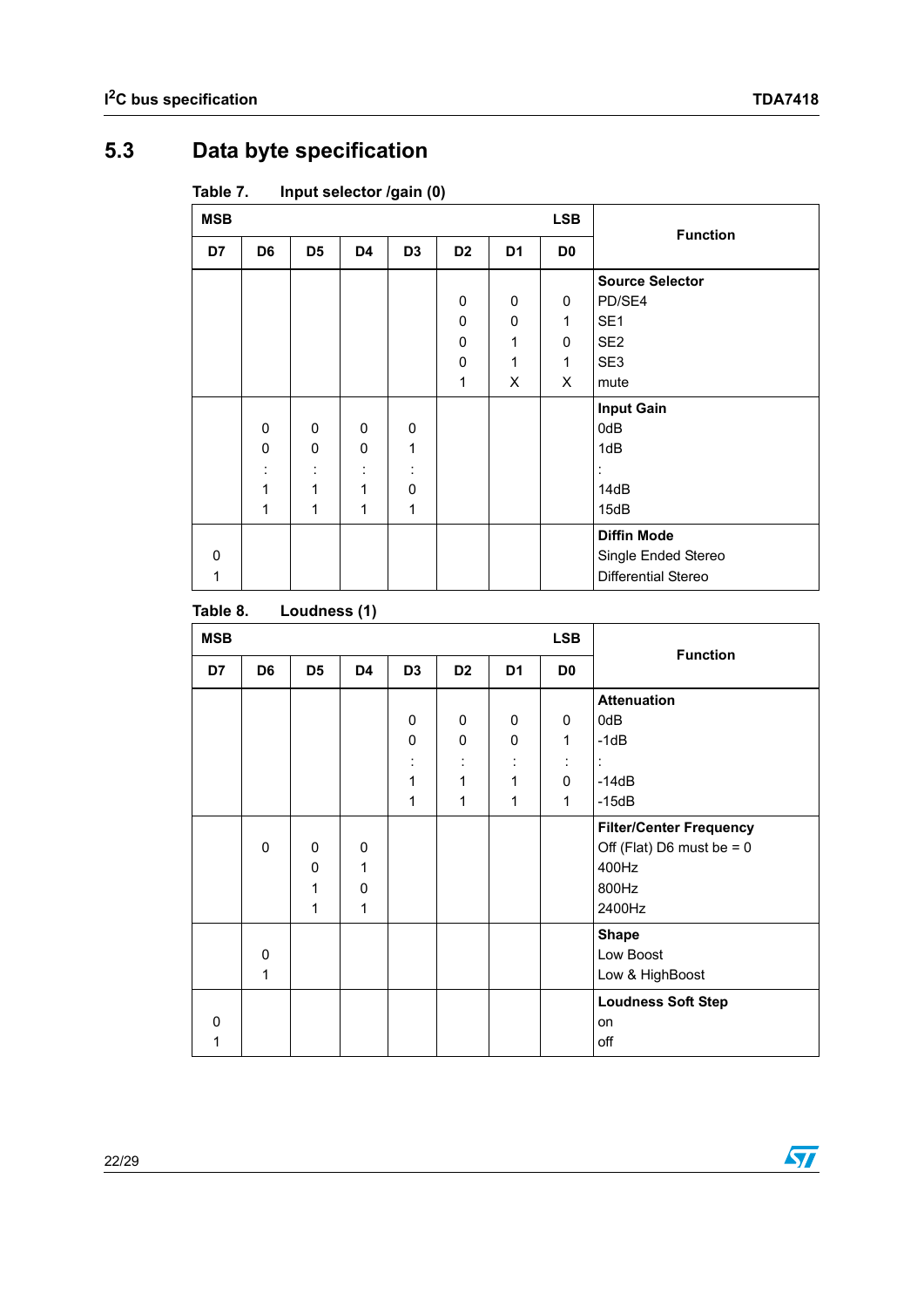| <b>MSB</b> |                |                      |              |                |                |                | <b>LSB</b>     |                         |
|------------|----------------|----------------------|--------------|----------------|----------------|----------------|----------------|-------------------------|
| D7         | D <sub>6</sub> | D5                   | D4           | D <sub>3</sub> | D <sub>2</sub> | D <sub>1</sub> | D <sub>0</sub> | <b>Function</b>         |
|            |                |                      |              |                |                |                |                | <b>Gain/Attenuation</b> |
|            | 0              | 0                    | 0            | 1              | 1              | $\mathbf 1$    | $\mathbf 1$    | $+15dB$                 |
|            | $\pmb{0}$      | 0                    | 0            | $\mathbf{1}$   | 1              | $\mathbf{1}$   | 0              | $+14dB$                 |
|            | ÷              |                      | ÷            | ÷              | İ,             |                | $\ddot{\cdot}$ | t.                      |
|            | $\pmb{0}$      | 0                    | 0            | 0              | 0              | 0              | $\mathbf{1}$   | $+1dB$                  |
|            | $\mathbf 0$    | 0                    | 0            | 0              | 0              | 0              | 0              | 0dB                     |
|            | $\mathbf 0$    | 0                    | 1            | 0              | 0              | 0              | 0              | 0dB                     |
|            | $\pmb{0}$      | 0                    | 1            | 0              | 0              | $\pmb{0}$      | $\mathbf{1}$   | $-1dB$                  |
|            | t              | $\ddot{\phantom{a}}$ | ÷            | t              | ÷              | ÷              | $\ddot{\cdot}$ | ÷                       |
|            | 0              | 0                    | 1            | 1              | $\mathbf{1}$   | $\mathbf{1}$   | $\mathbf{1}$   | $-15dB$                 |
|            | 0              | $\mathbf{1}$         | 0            | 0              | 0              | 0              | 0              | $-16dB$                 |
|            |                |                      | ÷            | ÷              | $\ddot{\cdot}$ | ÷              | $\ddot{\cdot}$ | $\ddot{\phantom{a}}$    |
|            | 1              | 0                    | $\mathbf{1}$ | $\mathbf 1$    | $\mathbf{1}$   | $\mathbf{1}$   | $\pmb{0}$      | $-78dB$                 |
|            | 1              | 0                    | 1            | $\mathbf 1$    | 1              | $\mathbf{1}$   | $\mathbf{1}$   | $-79dB$                 |
|            | 1              | 1                    | X            | X              | X              | X              | X              | Mute                    |
|            |                |                      |              |                |                |                |                | <b>Volume Soft Step</b> |
| 0          |                |                      |              |                |                |                |                | on                      |
| 1          |                |                      |              |                |                |                |                | off                     |

<span id="page-22-0"></span>Table 9. **Table 9. Volume / speaker attenuation (2,7,8,9,10,11)**

<span id="page-22-1"></span>

| Table 10. | Treble filter (3) |  |  |
|-----------|-------------------|--|--|
|-----------|-------------------|--|--|

| <b>MSB</b>   |                |                |                     |                     |                |                | <b>LSB</b>     | <b>Function</b>                |
|--------------|----------------|----------------|---------------------|---------------------|----------------|----------------|----------------|--------------------------------|
| D7           | D <sub>6</sub> | D <sub>5</sub> | D4                  | D <sub>3</sub>      | D <sub>2</sub> | D <sub>1</sub> | D <sub>0</sub> |                                |
|              |                |                |                     |                     |                |                |                | <b>Gain/Attenuation</b>        |
|              |                |                | 0                   | 0                   | 0              | 0              | 0              | $-15dB$                        |
|              |                |                | $\pmb{0}$           | 0                   | 0              | 0              | 1              | $-14dB$                        |
|              |                |                | ÷                   | ٠<br>$\cdot$        | ٠              | ÷              | ÷              | ÷                              |
|              |                |                | $\mathsf 0$         | 1                   | 1              | 1              | 0              | $-1dB$                         |
|              |                |                | 0                   | 1                   | 1              | 1              | 1              | 0dB                            |
|              |                |                | 1                   | 1                   | 1              | 1              | 1              | 0dB                            |
|              |                |                | 1                   | 1                   | 1              | 1              | 0              | $+1dB$                         |
|              |                |                | ٠<br>$\blacksquare$ | ٠<br>$\blacksquare$ | ٠              | ٠<br>$\cdot$   | ÷              | ÷                              |
|              |                |                | 1                   | 0                   | 0              | $\mathbf 0$    | 1              | $+14dB$                        |
|              |                |                | 1                   | 0                   | 0              | 0              | $\Omega$       | $+15dB$                        |
|              |                |                |                     |                     |                |                |                | <b>Treble Center Frequency</b> |
|              | 0              | 0              |                     |                     |                |                |                | 10.0kHz                        |
|              | 0              | 1              |                     |                     |                |                |                | 12.5kHz                        |
|              | 1              | $\mathbf 0$    |                     |                     |                |                |                | 15.0kHz                        |
|              | 1              | 1              |                     |                     |                |                |                | 17.5kHz                        |
| $\mathbf{1}$ |                |                |                     |                     |                |                |                | Must be "1"                    |

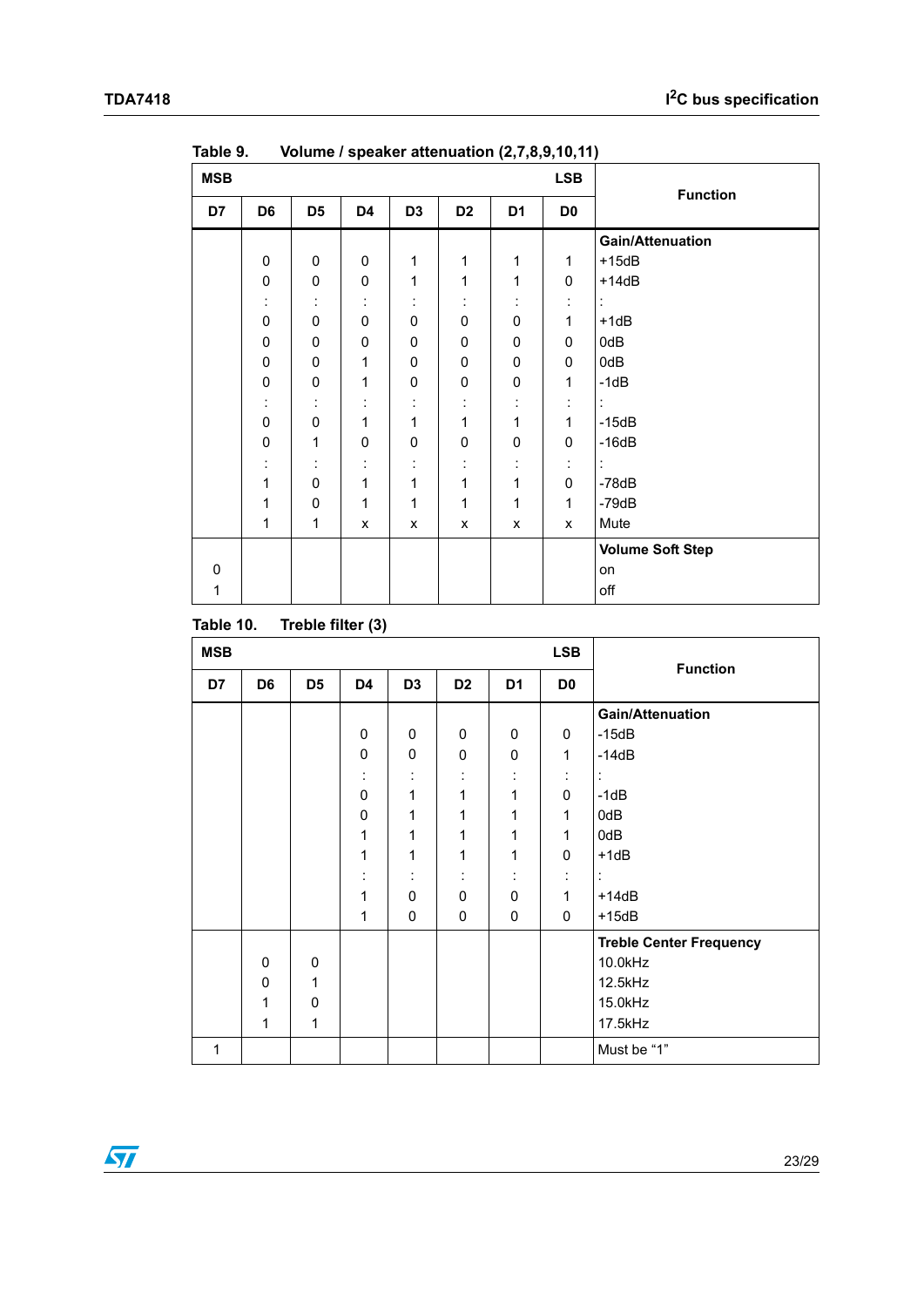| <b>MSB</b> |                |                |             |                |                |                | <b>LSB</b>     | <b>Function</b>         |
|------------|----------------|----------------|-------------|----------------|----------------|----------------|----------------|-------------------------|
| D7         | D <sub>6</sub> | D <sub>5</sub> | D4          | D <sub>3</sub> | D <sub>2</sub> | D <sub>1</sub> | D <sub>0</sub> |                         |
|            |                |                |             |                |                |                |                | <b>Gain/Attenuation</b> |
|            |                |                | 0           | 0              | 0              | 0              | 0              | $-15dB$                 |
|            |                |                | $\pmb{0}$   | $\pmb{0}$      | 0              | $\pmb{0}$      | $\mathbf{1}$   | $-14dB$                 |
|            |                |                | ÷           | ÷              | ÷              | ÷              | ÷              | ÷                       |
|            |                |                | $\mathbf 0$ | 1              | 1              | 1              | 0              | $-1dB$                  |
|            |                |                | $\pmb{0}$   | 1              | 1              | 1              | $\mathbf{1}$   | 0dB                     |
|            |                |                | 1           | 1              | 1              | 1              | $\mathbf{1}$   | 0dB                     |
|            |                |                | 1           | 1              | 1              | 1              | 0              | $+1dB$                  |
|            |                |                | ÷           | ÷              | ÷              | ÷              | ÷              | t                       |
|            |                |                | 1           | 0              | 0              | 0              | $\mathbf{1}$   | $+14dB$                 |
|            |                |                | 1           | $\pmb{0}$      | 0              | $\pmb{0}$      | 0              | $+15dB$                 |
|            |                |                |             |                |                |                |                | <b>Middle Q Factor</b>  |
|            | 0              | 0              |             |                |                |                |                | 0.5                     |
|            | 0              | 1              |             |                |                |                |                | 0.75                    |
|            | 1              | 0              |             |                |                |                |                | $\mathbf{1}$            |
|            | 1              | $\mathbf{1}$   |             |                |                |                |                | 1.25                    |
|            |                |                |             |                |                |                |                | <b>Middle Soft Step</b> |
| $\Omega$   |                |                |             |                |                |                |                | on                      |
| 1          |                |                |             |                |                |                |                | off                     |

<span id="page-23-0"></span>Table 11. **Middle filter (4)** 

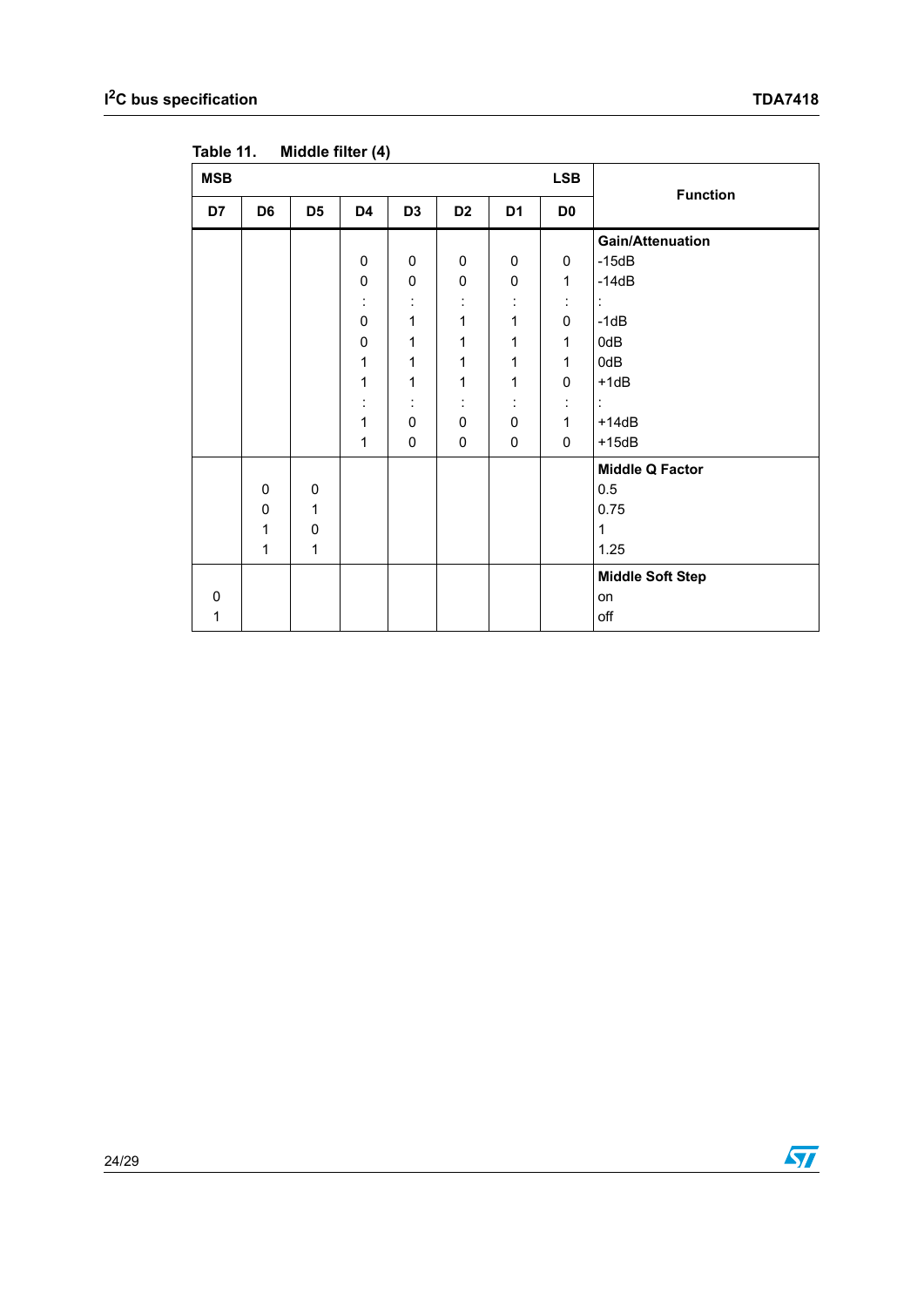| <b>MSB</b> |                |                | $\sim$ $\sim$ $\sim$ $\sim$ |                |                |                      | <b>LSB</b>     | <b>Function</b>         |
|------------|----------------|----------------|-----------------------------|----------------|----------------|----------------------|----------------|-------------------------|
| D7         | D <sub>6</sub> | D <sub>5</sub> | D4                          | D <sub>3</sub> | D <sub>2</sub> | D <sub>1</sub>       | D <sub>0</sub> |                         |
|            |                |                |                             |                |                |                      |                | <b>Gain/Attenuation</b> |
|            |                |                | $\mathbf 0$                 | 0              | $\mathbf 0$    | $\mathbf 0$          | 0              | $-15dB$                 |
|            |                |                | 0                           | 0              | 0              | 0                    | $\mathbf{1}$   | $-14dB$                 |
|            |                |                | ÷                           | t              | t,             | $\ddot{\phantom{a}}$ | t              | $\ddot{\phantom{a}}$    |
|            |                |                | $\pmb{0}$                   | $\mathbf{1}$   | $\mathbf{1}$   | $\mathbf 1$          | $\pmb{0}$      | $-1dB$                  |
|            |                |                | 0                           | 1              | $\mathbf{1}$   | $\mathbf{1}$         | $\mathbf{1}$   | 0dB                     |
|            |                |                | $\mathbf{1}$                | 1              | $\mathbf{1}$   | $\mathbf{1}$         | $\mathbf{1}$   | 0dB                     |
|            |                |                | 1                           | 1              | $\mathbf{1}$   | $\mathbf{1}$         | $\pmb{0}$      | $+1dB$                  |
|            |                |                | $\ddot{\phantom{a}}$        | ÷              | ÷.             | $\ddot{\phantom{a}}$ | t,             | ÷                       |
|            |                |                | $\mathbf 1$                 | 0              | 0              | $\pmb{0}$            | $\mathbf{1}$   | $+14dB$                 |
|            |                |                | $\mathbf{1}$                | 0              | 0              | 0                    | $\mathbf 0$    | $+15dB$                 |
|            |                |                |                             |                |                |                      |                | <b>Bass Q Factor</b>    |
|            | 0              | 0              |                             |                |                |                      |                | 1.0                     |
|            | 0              | 1              |                             |                |                |                      |                | 1.25                    |
|            | 1              | 0              |                             |                |                |                      |                | 1.5                     |
|            | 1              | $\mathbf{1}$   |                             |                |                |                      |                | 2.0                     |
|            |                |                |                             |                |                |                      |                | <b>Bass Soft Step</b>   |
| $\Omega$   |                |                |                             |                |                |                      |                | on                      |
| 1          |                |                |                             |                |                |                      |                | off                     |

<span id="page-24-0"></span>Table 12. **Bass filter (5)** 

<span id="page-24-1"></span>

| Table 13. | Middle / bass Fc select (6) |  |  |
|-----------|-----------------------------|--|--|
|           |                             |  |  |

| <b>MSB</b> |                |                   |                |                  |                            |                | <b>LSB</b>     | <b>Function</b>                                                |
|------------|----------------|-------------------|----------------|------------------|----------------------------|----------------|----------------|----------------------------------------------------------------|
| D7         | D <sub>6</sub> | D <sub>5</sub>    | D <sub>4</sub> | D <sub>3</sub>   | D <sub>2</sub>             | D <sub>1</sub> | D <sub>0</sub> |                                                                |
|            |                |                   |                |                  |                            |                |                | <b>Middle Center Frequency</b>                                 |
|            |                |                   |                |                  |                            | 0              | 0              | 500Hz                                                          |
|            |                |                   |                |                  |                            | 0              | $\mathbf{1}$   | 1kHz                                                           |
|            |                |                   |                |                  |                            | 1              | 0              | 1.5kHz                                                         |
|            |                |                   |                |                  |                            | 1              | $\mathbf{1}$   | 2.5kHz                                                         |
|            |                |                   |                | 0<br>0<br>1<br>1 | $\mathbf 0$<br>1<br>0<br>1 |                |                | <b>Bass Center Frequency</b><br>60Hz<br>80Hz<br>100Hz<br>200Hz |
|            |                |                   | 0<br>1         |                  |                            |                |                | <b>Bass DC Mode</b><br>off<br>on                               |
|            |                | $\mathbf{0}$<br>1 |                |                  |                            |                |                | <b>Smoothing Filter</b><br>off<br>on                           |
| X          | X              |                   |                |                  |                            |                |                | Not used                                                       |

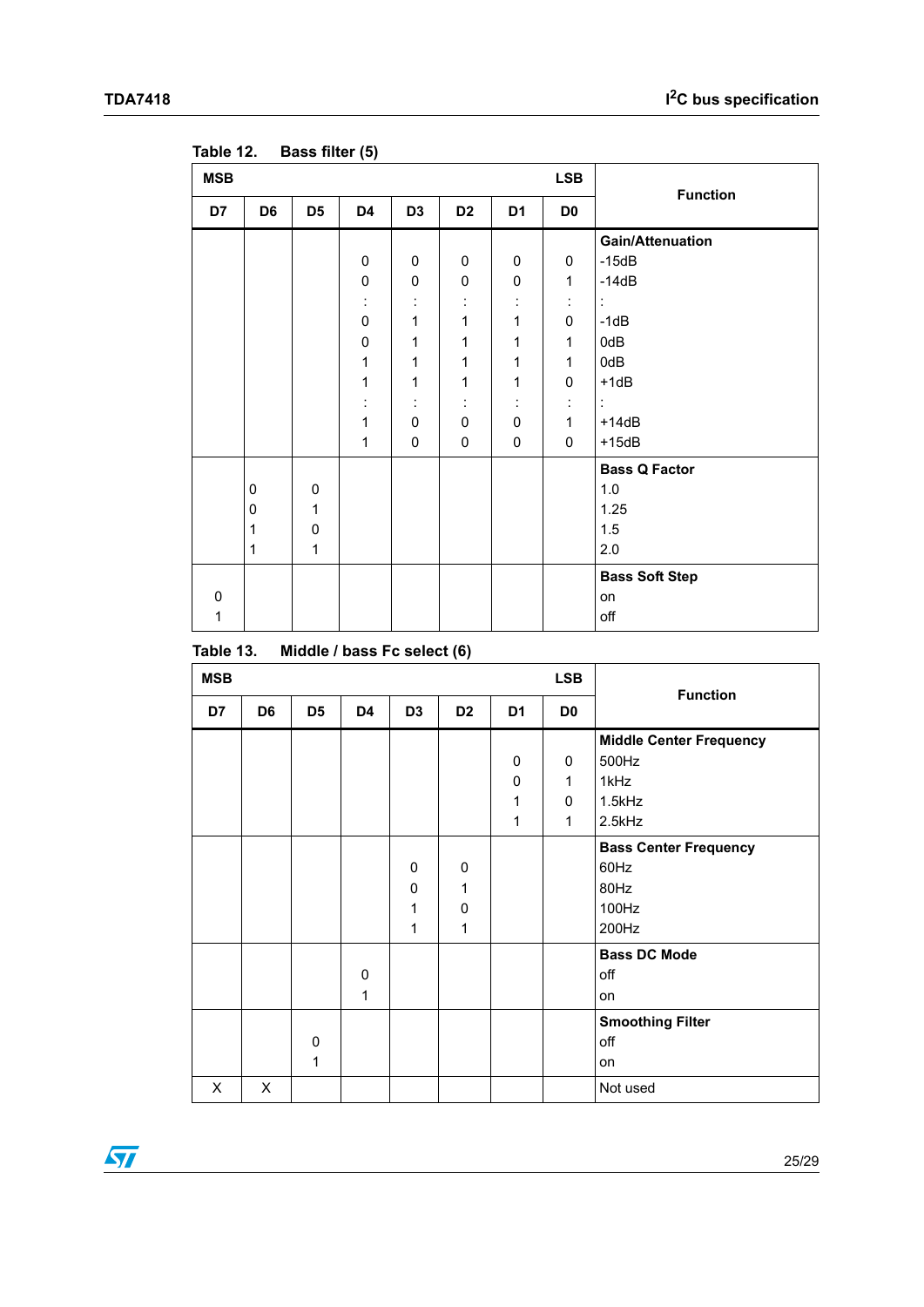| <b>MSB</b> |                |                |             |                |                |                | <b>LSB</b>     | <b>Function</b>       |  |
|------------|----------------|----------------|-------------|----------------|----------------|----------------|----------------|-----------------------|--|
| D7         | D <sub>6</sub> | D <sub>5</sub> | D4          | D <sub>3</sub> | D <sub>2</sub> | D <sub>1</sub> | D <sub>0</sub> |                       |  |
|            |                |                |             |                |                |                |                | <b>Soft Mute</b>      |  |
|            |                |                |             |                |                |                | 0              | on                    |  |
|            |                |                |             |                |                |                | $\mathbf{1}$   | off                   |  |
|            |                |                |             |                |                |                |                | <b>Soft Mute Time</b> |  |
|            |                |                |             |                | 0              | 0              |                | 0.48ms                |  |
|            |                |                |             |                | $\mathbf 0$    | 1              |                | 0.96ms                |  |
|            |                |                |             |                | 1              | X              |                | 123ms                 |  |
|            |                |                |             |                |                |                |                | <b>Soft Step Time</b> |  |
|            |                | 0              | 0           | 0              |                |                |                | 0.16ms                |  |
|            |                | 0              | $\mathbf 0$ | $\mathbf{1}$   |                |                |                | 0.32ms                |  |
|            |                | 0              | 1           | 0              |                |                |                | 0.64ms                |  |
|            |                | 0              | 1           | $\mathbf{1}$   |                |                |                | 1.28ms                |  |
|            |                | 1              | $\mathbf 0$ | 0              |                |                |                | 2.56ms                |  |
|            |                | 1              | 0           | 1              |                |                |                | 5.12ms                |  |
|            |                | 1              | 1           | 0              |                |                |                | 10.24ms               |  |
|            |                | 1              | 1           | 1              |                |                |                | 20.48ms               |  |
|            |                |                |             |                |                |                |                | <b>AZ function</b>    |  |
|            | 0              |                |             |                |                |                |                | off                   |  |
|            | 1              |                |             |                |                |                |                | on                    |  |
| X          |                |                |             |                |                |                |                | Not used              |  |

<span id="page-25-0"></span>Table 14. Soft mute and soft step time (12)

<span id="page-25-1"></span>

| Table 15. |  |  | Testing audio processor (13) |  |
|-----------|--|--|------------------------------|--|
|-----------|--|--|------------------------------|--|

| <b>MSB</b>  |                |                |                |                |                |                | <b>LSB</b>     |                                     |
|-------------|----------------|----------------|----------------|----------------|----------------|----------------|----------------|-------------------------------------|
| D7          | D <sub>6</sub> | D <sub>5</sub> | D <sub>4</sub> | D <sub>3</sub> | D <sub>2</sub> | D <sub>1</sub> | D <sub>0</sub> | <b>Function</b>                     |
|             |                |                |                |                |                |                |                | <b>Audio Processor Testing Mode</b> |
|             |                |                |                |                |                |                | 0              | off                                 |
|             |                |                |                |                |                |                | $\mathbf{1}$   | on                                  |
|             |                |                |                |                |                |                |                | <b>Test Multiplexer</b>             |
|             |                |                | $\mathbf 0$    | 0              | 0              |                |                | <b>InMuxOutR</b>                    |
|             |                |                | $\mathbf{0}$   | 0              | 1              |                |                | LoudOutR                            |
|             |                |                | $\mathbf 0$    | 1              | 0              |                |                | <b>VolumeOutR</b>                   |
|             |                |                | 0              | 1              | 1              |                |                | <b>VBG1.26</b>                      |
|             |                |                | 1              | 0              | 0              |                |                | REF5V5                              |
|             |                |                | 1              | 0              | 1              |                |                | <b>SSCLK</b>                        |
|             |                |                | 1              | 1              | 0              |                |                | <b>SMCLK</b>                        |
|             |                |                | 1              | 1              | 1              |                |                | Clk200kHz                           |
|             |                | $\mathsf{x}$   |                |                |                |                |                | Not Used                            |
|             |                |                |                |                |                |                |                | <b>Schlock</b>                      |
|             | 0              |                |                |                |                |                |                | Normal                              |
|             | 1              |                |                |                |                |                |                | Fast Mode                           |
|             |                |                |                |                |                |                |                | <b>MUTE Pin Config.</b>             |
| $\mathbf 0$ |                |                |                |                |                | X              |                | MUX output                          |
| 1           |                |                |                |                |                | 0              |                | External clock                      |
| 1           |                |                |                |                |                | 1              |                | Mute (normal)                       |

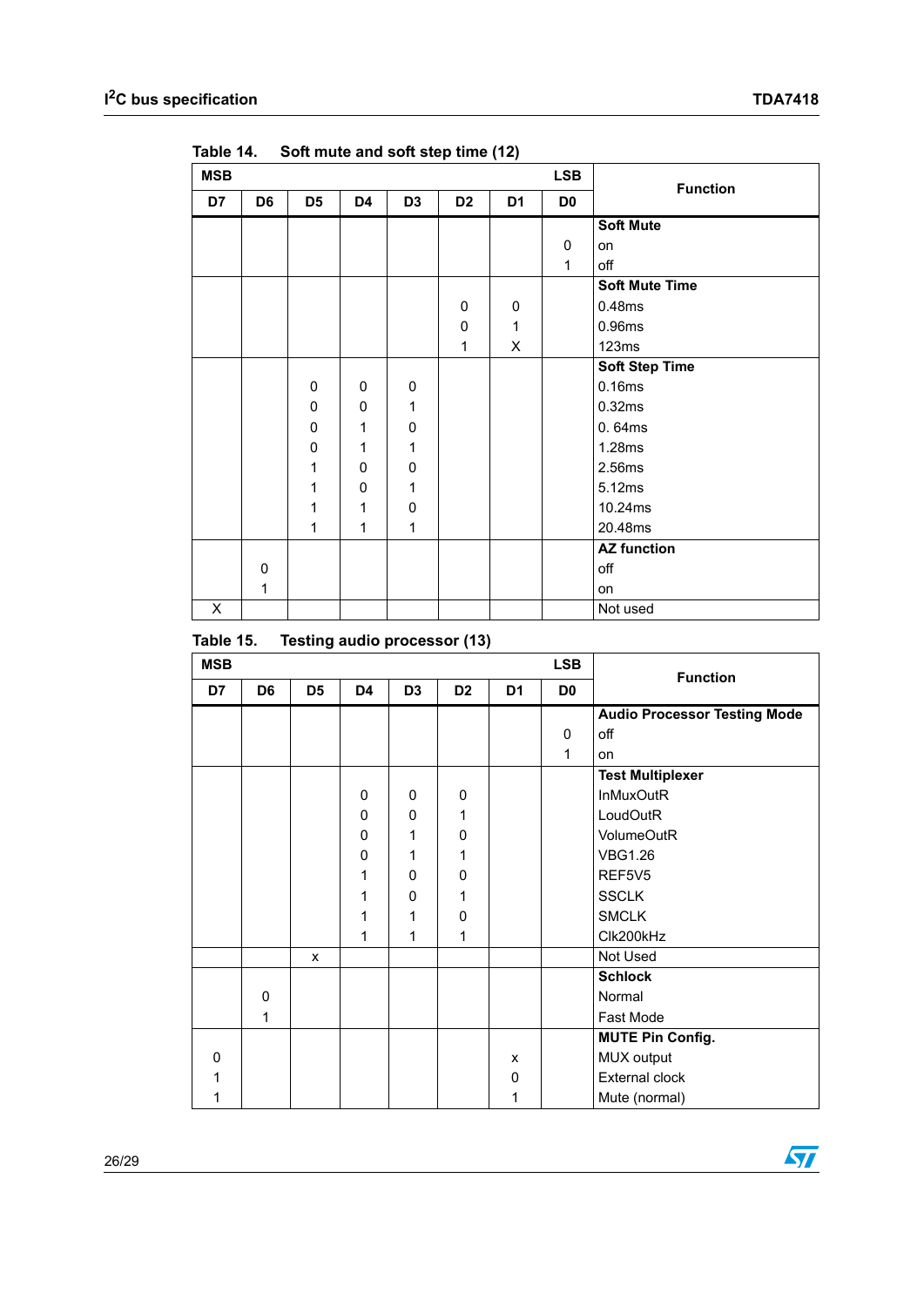# <span id="page-26-0"></span>**6 Package information**

In order to meet environmental requirements, ST (also) offers these devices in  $ECOPACK^{\circledcirc}$ packages. ECOPACK® packages are lead-free. The category of second Level Interconnect is marked on the package and on the inner box label, in compliance with JEDEC Standard JESD97. The maximum ratings related to soldering conditions are also marked on the inner box label.

ECOPACK is an ST trademark. ECOPACK specifications are available at: www.st.com.



<span id="page-26-1"></span>**Figure 19. SO20 mechanical data and package dimensions**

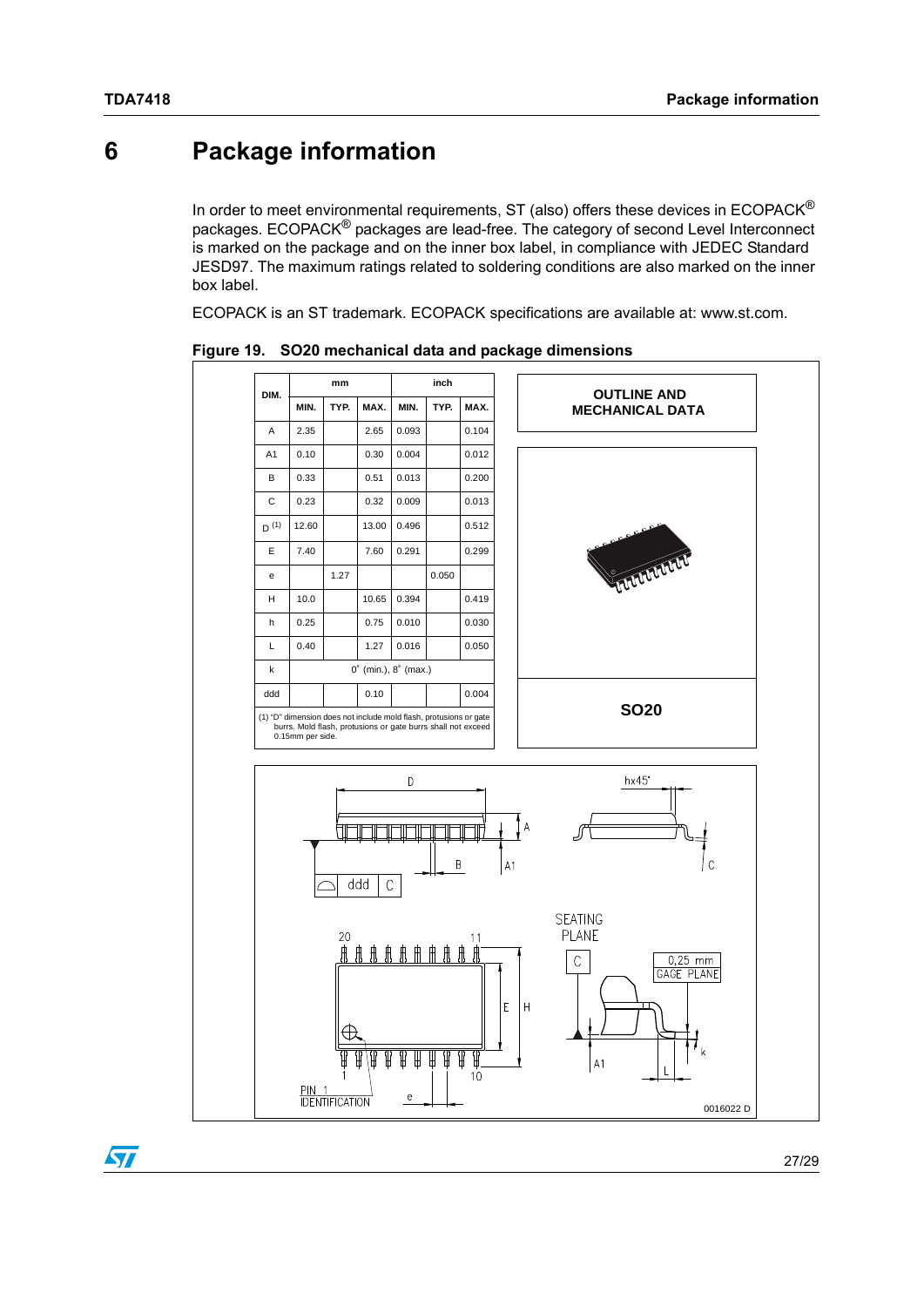# <span id="page-27-0"></span>**7 Revision history**

#### <span id="page-27-1"></span>Table 16. **Document revision history**

| Date        | <b>Revision</b> | <b>Changes</b>                                           |
|-------------|-----------------|----------------------------------------------------------|
| 15-Feb-2007 |                 | Initial release.                                         |
| 23-Oct-2008 | 2               | Updated Table 6: Subaddress (receive mode) on page 21.   |
| 03-Nov-2008 | 3               | Corrected Table 6: Subaddress (receive mode) on page 21. |
| 23-Sep-2013 | 4               | Updated Disclaimer.                                      |